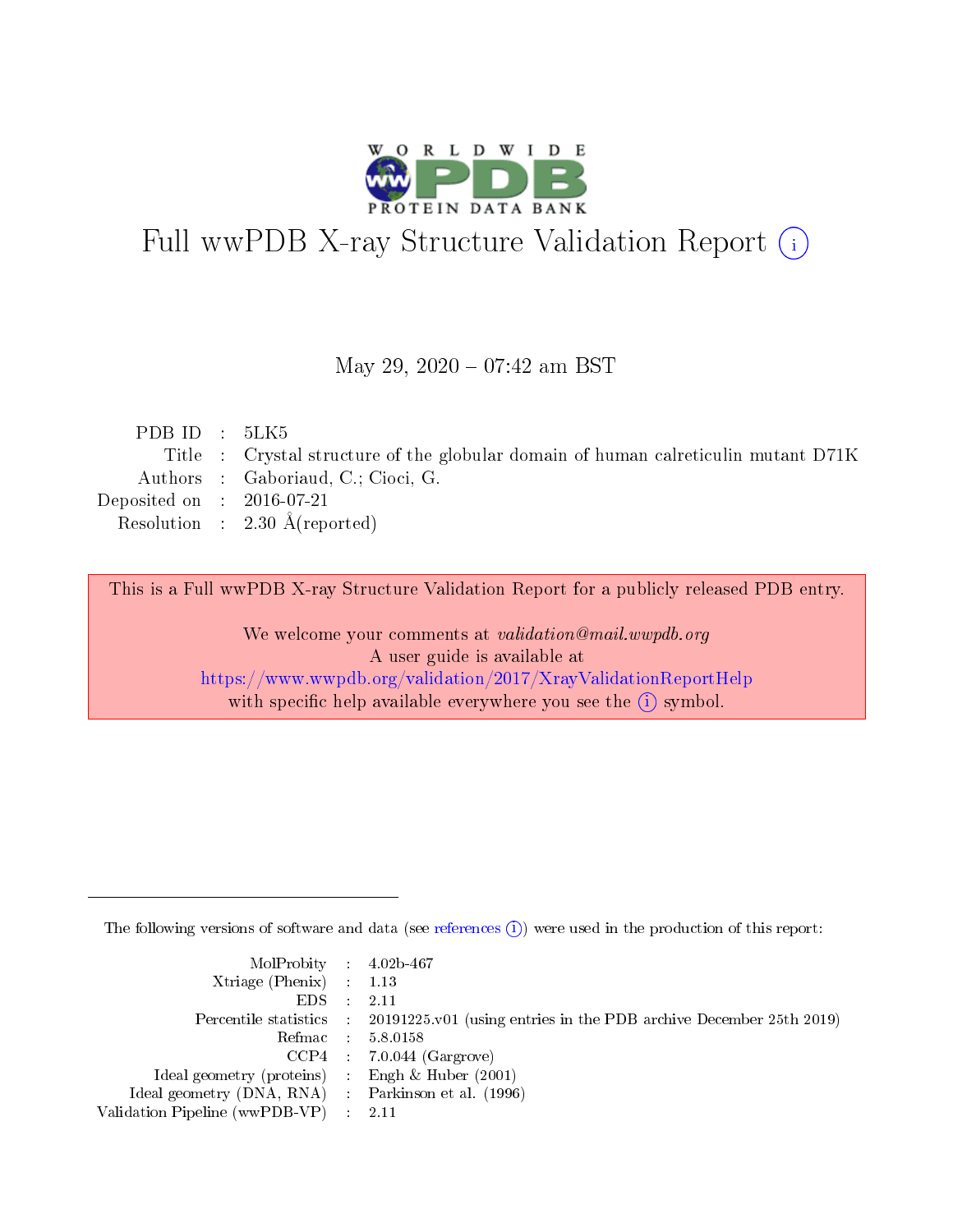## 1 [O](https://www.wwpdb.org/validation/2017/XrayValidationReportHelp#overall_quality)verall quality at a glance  $(i)$

The following experimental techniques were used to determine the structure: X-RAY DIFFRACTION

The reported resolution of this entry is 2.30 Å.

Percentile scores (ranging between 0-100) for global validation metrics of the entry are shown in the following graphic. The table shows the number of entries on which the scores are based.



| Metric                | Whole archive<br>$(\#\text{Entries})$ | Similar resolution<br>$(\#\text{Entries}, \text{resolution range}(\text{\AA}))$ |
|-----------------------|---------------------------------------|---------------------------------------------------------------------------------|
| $R_{free}$            | 130704                                | $5042$ $(2.30-2.30)$                                                            |
| Clashscore            | 141614                                | $5643(2.30-2.30)$                                                               |
| Ramachandran outliers | 138981                                | $5575(2.30-2.30)$                                                               |
| Sidechain outliers    | 138945                                | $5575(2.30-2.30)$                                                               |
| RSRZ outliers         | 127900                                | $4938 (2.30 - 2.30)$                                                            |

The table below summarises the geometric issues observed across the polymeric chains and their fit to the electron density. The red, orange, yellow and green segments on the lower bar indicate the fraction of residues that contain outliers for  $>=3, 2, 1$  and 0 types of geometric quality criteria respectively. A grey segment represents the fraction of residues that are not modelled. The numeric value for each fraction is indicated below the corresponding segment, with a dot representing fractions  $\epsilon=5\%$  The upper red bar (where present) indicates the fraction of residues that have poor fit to the electron density. The numeric value is given above the bar.

| Mol | Chain         | Length | Quality of chain     |                              |
|-----|---------------|--------|----------------------|------------------------------|
|     | А             | 265    | 83%                  | 12%<br>$\ddot{\phantom{1}}$  |
|     | $\mathbf B$   | 265    | 78%                  | $\cdot$ 5%<br>15%            |
|     | $\mathcal{C}$ | 265    | $\frac{0}{6}$<br>81% | 14%<br>$\bullet$ . $\bullet$ |
|     | D             | 265    | 86%                  | 9%<br>$\bullet$ . $\bullet$  |
|     | E             | 265    | $\frac{0}{6}$<br>80% | 12%<br>$.6\%$                |
|     | $\mathbf F$   | 265    | 84%                  | 12%<br>٠                     |

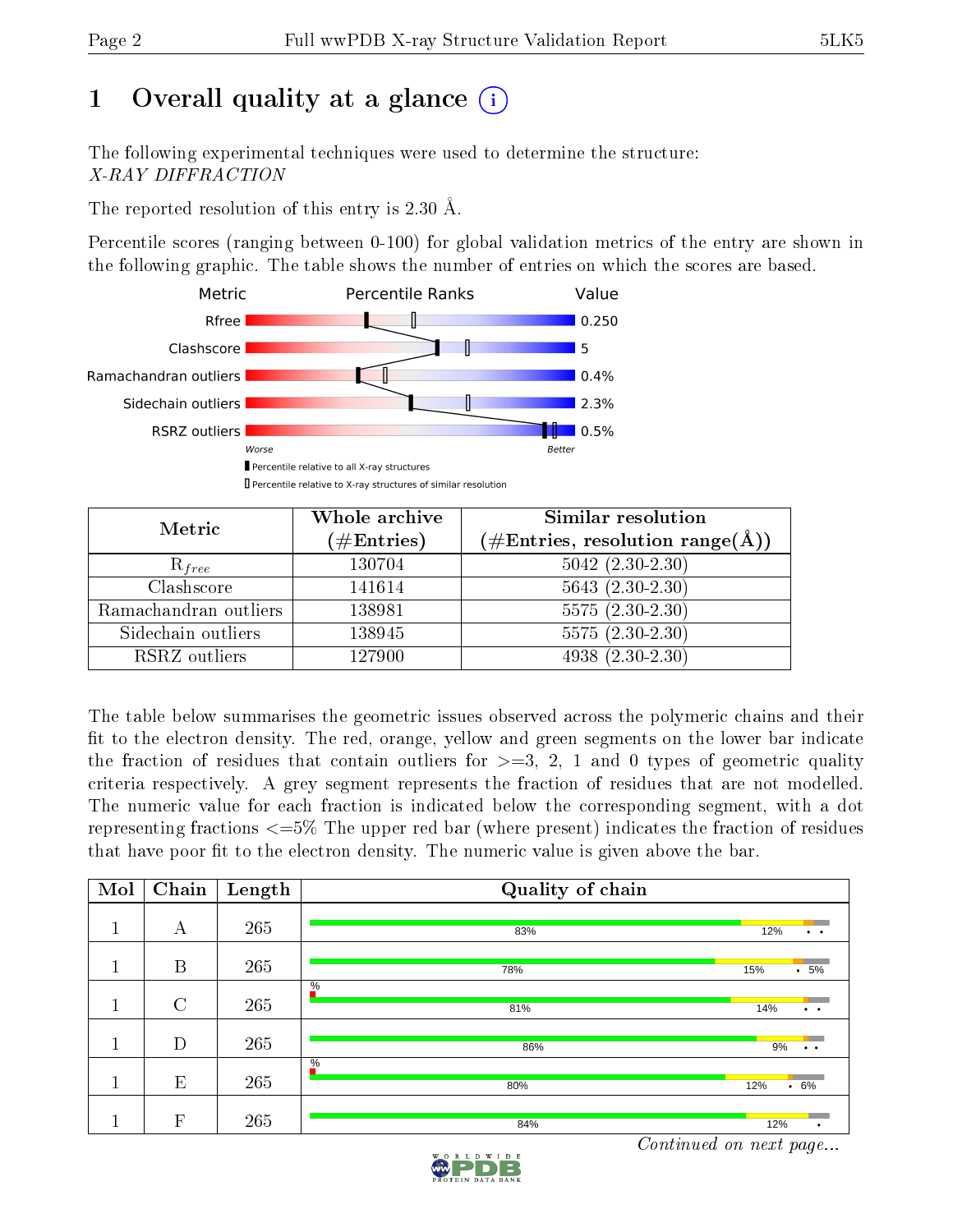| Mol | Chain | $\sqrt{\text{L}}$ ength | Quality of chain     |     |                 |
|-----|-------|-------------------------|----------------------|-----|-----------------|
|     | ុ     | 265                     | 81%                  | 14% |                 |
|     | Η     | 265                     | $\frac{0}{0}$<br>78% | 15% | $\cdot$ $\cdot$ |
|     |       | 265                     | $\%$<br>83%          | 11% | 6%              |
|     |       | 265                     | $\%$<br>80%          | 15% | $\cdot$ $\cdot$ |

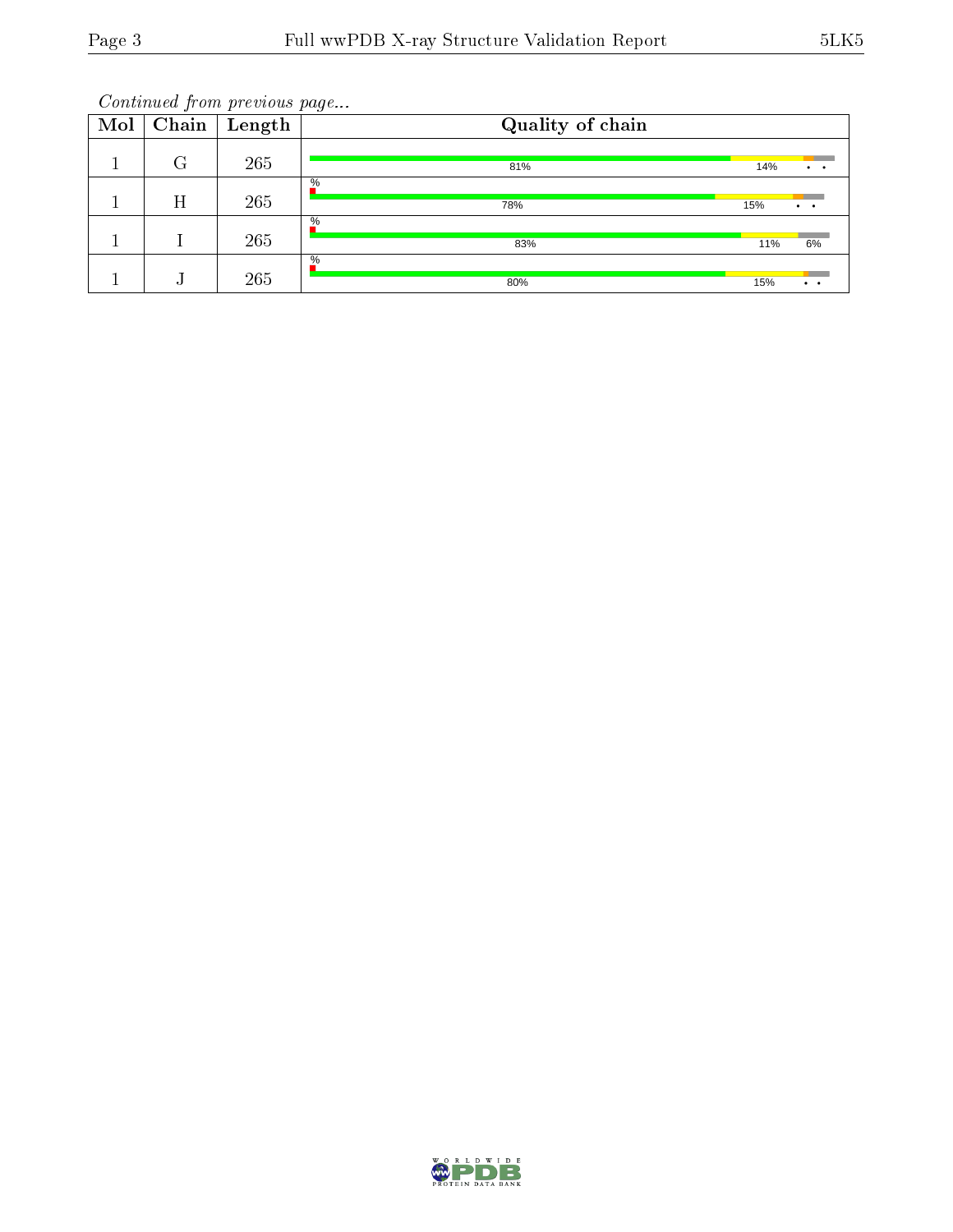## 2 Entry composition (i)

There are 4 unique types of molecules in this entry. The entry contains 21334 atoms, of which 0 are hydrogens and 0 are deuteriums.

In the tables below, the ZeroOcc column contains the number of atoms modelled with zero occupancy, the AltConf column contains the number of residues with at least one atom in alternate conformation and the Trace column contains the number of residues modelled with at most 2 atoms.

| Mol          | Chain         | Residues |       | Atoms         |             |                |                 |                  | AltConf          | Trace            |
|--------------|---------------|----------|-------|---------------|-------------|----------------|-----------------|------------------|------------------|------------------|
| $\mathbf{1}$ | $\bf{A}$      | 256      | Total | $\mathcal{C}$ | N           | $\overline{O}$ | S               | $\overline{0}$   | $\overline{0}$   | $\boldsymbol{0}$ |
|              |               |          | 2051  | 1305          | 330         | 410            | $6\phantom{.}6$ |                  |                  |                  |
| $\mathbf{1}$ | B             | 251      | Total | $\mathcal{C}$ | ${\bf N}$   | $\overline{O}$ | S               | $\overline{0}$   | $\overline{0}$   | $\overline{0}$   |
|              |               |          | 2021  | 1288          | 325         | 402            | $6\phantom{.}6$ |                  |                  |                  |
| $\mathbf{1}$ | $\mathcal{C}$ | 255      | Total | $\mathcal{C}$ | ${\bf N}$   | $\overline{O}$ | S               | $\overline{0}$   | $\mathbf 1$      | $\boldsymbol{0}$ |
|              |               |          | 2044  | 1301          | 329         | 408            | $\,6\,$         |                  |                  |                  |
| $\mathbf{1}$ | D             | 256      | Total | $\mathcal{C}$ | ${\bf N}$   | $\overline{O}$ | S               | $\boldsymbol{0}$ | $\boldsymbol{0}$ | $\boldsymbol{0}$ |
|              |               |          | 2050  | 1304          | 330         | 410            | $\,6$           |                  |                  |                  |
| $\mathbf{1}$ | E             | 249      | Total | $\mathcal{C}$ | ${\bf N}$   | $\overline{O}$ | S               | $\boldsymbol{0}$ | $\boldsymbol{0}$ | $\boldsymbol{0}$ |
|              |               |          | 2014  | 1283          | 327         | 398            | $\,6\,$         |                  |                  |                  |
| $\mathbf{1}$ | $\mathbf{F}$  | 255      | Total | $\mathcal{C}$ | $\mathbf N$ | $\overline{O}$ | S               | $\boldsymbol{0}$ | $\overline{0}$   | $\overline{0}$   |
|              |               |          | 2038  | 1297          | 328         | 407            | $\,6$           |                  |                  |                  |
| $\mathbf{1}$ | G             | 255      | Total | $\mathcal{C}$ | $\mathbf N$ | $\overline{O}$ | $\overline{S}$  | $\boldsymbol{0}$ | $\overline{0}$   | $\boldsymbol{0}$ |
|              |               |          | 2047  | 1302          | 332         | 407            | $\,6$           |                  |                  |                  |
| $\mathbf{1}$ | H             | 254      | Total | $\mathcal{C}$ | $\mathbf N$ | $\overline{O}$ | $\overline{S}$  | $\overline{0}$   | $\mathbf{1}$     | $\overline{0}$   |
|              |               |          | 2045  | 1299          | 332         | 408            | $\,6\,$         |                  |                  |                  |
| $\mathbf{1}$ | I             | 250      | Total | $\mathcal{C}$ | ${\bf N}$   | $\overline{O}$ | S               | $\boldsymbol{0}$ | $\overline{0}$   | $\boldsymbol{0}$ |
|              |               |          | 2008  | 1280          | 323         | 399            | $\,6\,$         |                  |                  |                  |
| $\mathbf{1}$ | J             | 255      | Total | $\mathcal{C}$ | $\mathbf N$ | $\overline{O}$ | S               | $\overline{0}$   | $\overline{0}$   | $\overline{0}$   |
|              |               |          | 2044  | 1300          | 331         | 407            | $6\phantom{.}6$ |                  |                  |                  |

Molecule 1 is a protein called Calreticulin,Calreticulin.

There are 130 discrepancies between the modelled and reference sequences:

| Chain | Residue | Modelled   | Actual | Comment             | Reference         |
|-------|---------|------------|--------|---------------------|-------------------|
| А     | 10      | <b>ASN</b> |        | expression tag      | <b>UNP P27797</b> |
| А     | 11      | <b>LYS</b> |        | expression tag      | <b>UNP P27797</b> |
| А     | 12      | <b>GLY</b> |        | expression tag      | <b>UNP P27797</b> |
| А     | 13      | SER        |        | expression tag      | <b>UNP P27797</b> |
|       | 14      | ILE        |        | expression tag      | <b>UNP P27797</b> |
| А     | 15      | GLU        |        | expression tag      | <b>UNP P27797</b> |
| А     | 16      | <b>GLY</b> |        | expression tag      | <b>UNP P27797</b> |
| А     | 17      | $\rm{ARG}$ |        | expression tag      | <b>UNP P27797</b> |
| А     | 71      | LYS        | ASP    | engineered mutation | <b>UNP P27797</b> |

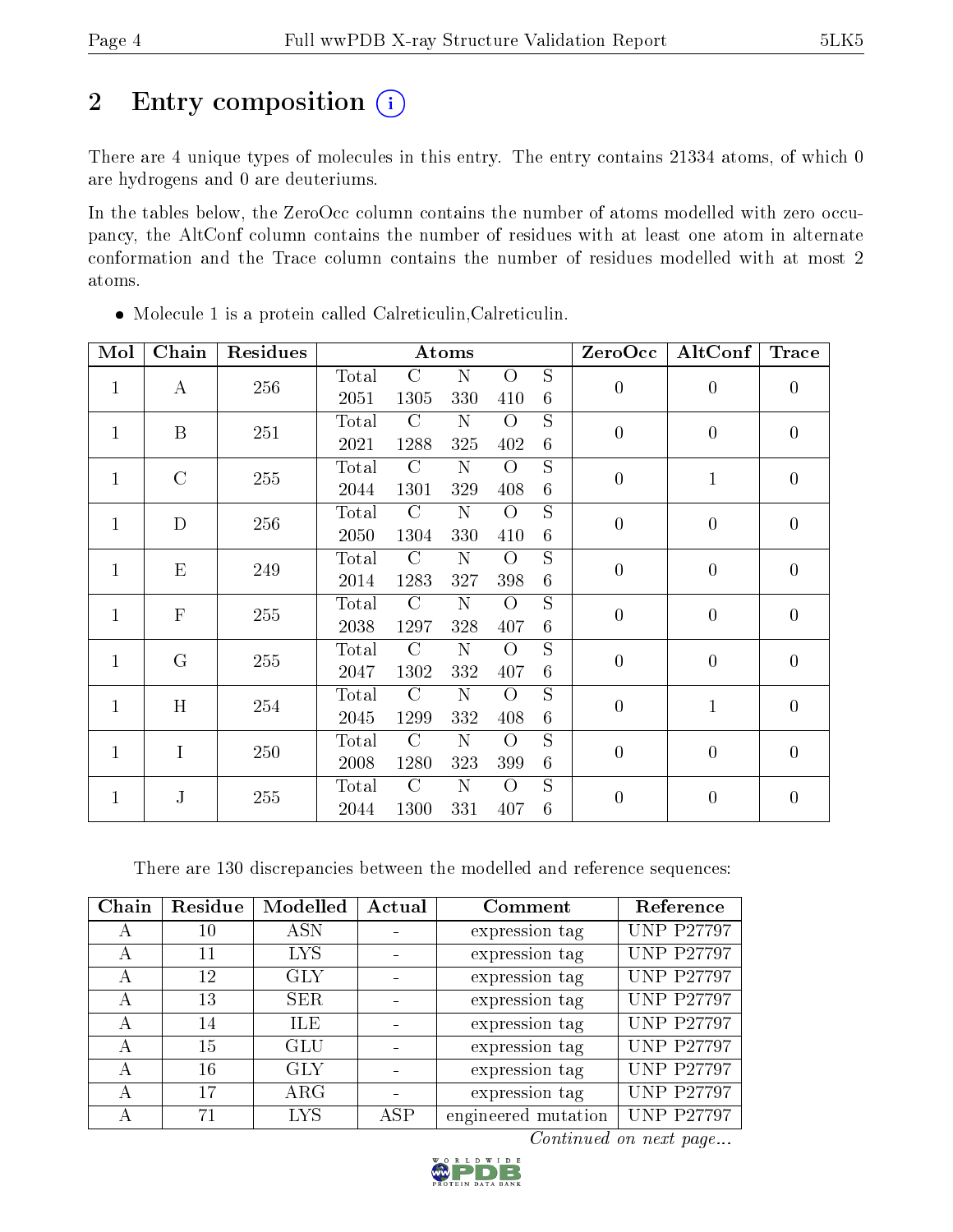| Chain                   | Residue         | Modelled                  | Actual                       | Comment             | Reference         |
|-------------------------|-----------------|---------------------------|------------------------------|---------------------|-------------------|
| А                       | 205             | <b>GLY</b>                | $\overline{\phantom{a}}$     | linker              | <b>UNP P27797</b> |
| $\bf{A}$                | 206             | <b>SER</b>                | $\frac{1}{2}$                | linker              | <b>UNP P27797</b> |
| А                       | 207             | <b>GLY</b>                | -                            | linker              | <b>UNP P27797</b> |
| А                       | 302             | <b>ASP</b>                | $\blacksquare$               | linker              | <b>UNP P27797</b> |
| $\, {\bf B}$            | 10              | ASN                       | ÷                            | expression tag      | <b>UNP P27797</b> |
| $\boldsymbol{B}$        | 11              | <b>LYS</b>                | ÷,                           | expression tag      | <b>UNP P27797</b> |
| $\boldsymbol{B}$        | 12              | <b>GLY</b>                | $\blacksquare$               | expression tag      | <b>UNP P27797</b> |
| $\boldsymbol{B}$        | 13              | <b>SER</b>                | $\blacksquare$               | expression tag      | <b>UNP P27797</b> |
| $\boldsymbol{B}$        | 14              | ILE                       | $\blacksquare$               | expression tag      | <b>UNP P27797</b> |
| $\boldsymbol{B}$        | 15              | $\overline{\mathrm{GLU}}$ | $\blacksquare$               | expression tag      | <b>UNP P27797</b> |
| $\boldsymbol{B}$        | 16              | <b>GLY</b>                | $\overline{a}$               | expression tag      | <b>UNP P27797</b> |
| $\, {\bf B}$            | 17              | $\rm{ARG}$                |                              | expression tag      | <b>UNP P27797</b> |
| $\mathbf B$             | 71              | <b>LYS</b>                | ASP                          | engineered mutation | <b>UNP P27797</b> |
| $\, {\bf B}$            | 299             | <b>GLY</b>                | -                            | linker              | <b>UNP P27797</b> |
| $\overline{\mathrm{B}}$ | 300             | <b>SER</b>                | ÷                            | linker              | <b>UNP P27797</b> |
| $\, {\bf B}$            | 301             | <b>GLY</b>                | $\overline{\phantom{0}}$     | linker              | <b>UNP P27797</b> |
| $\overline{\mathrm{B}}$ | 302             | $\overline{\text{ASP}}$   | ÷                            | linker              | <b>UNP P27797</b> |
| $\mathcal{C}$           | 10              | <b>ASN</b>                | $\frac{1}{\sqrt{2}}$         | expression tag      | <b>UNP P27797</b> |
| $\overline{C}$          | 11              | <b>LYS</b>                | $\blacksquare$               | expression tag      | <b>UNP P27797</b> |
| $\overline{C}$          | 12              | <b>GLY</b>                | $\overline{\phantom{0}}$     | expression tag      | <b>UNP P27797</b> |
| $\overline{C}$          | 13              | <b>SER</b>                | $\blacksquare$               | expression tag      | <b>UNP P27797</b> |
| $\overline{\rm C}$      | 14              | <b>ILE</b>                | -                            | expression tag      | <b>UNP P27797</b> |
| $\overline{C}$          | 15              | GLU                       | $\blacksquare$               | expression tag      | <b>UNP P27797</b> |
| $\overline{\rm C}$      | 16              | <b>GLY</b>                | ÷                            | expression tag      | <b>UNP P27797</b> |
| $\overline{C}$          | 17              | $\rm{ARG}$                | $\equiv$                     | expression tag      | <b>UNP P27797</b> |
| $\overline{C}$          | 71              | <b>LYS</b>                | ASP                          | engineered mutation | <b>UNP P27797</b> |
| $\overline{\rm C}$      | 205             | <b>GLY</b>                | ÷                            | linker              | <b>UNP P27797</b> |
| $\mathcal{C}$           | 206             | <b>SER</b>                | $\overline{\phantom{a}}$     | linker              | <b>UNP P27797</b> |
| $\overline{\rm C}$      | 207             | $\overline{\text{GLY}}$   | $\frac{1}{\sqrt{2}}$         | linker              | <b>UNP P27797</b> |
| $\overline{C}$          | 302             | ASP                       |                              | linker              | <b>UNP P27797</b> |
| D                       | 10              | <b>ASN</b>                |                              | expression tag      | <b>UNP P27797</b> |
| D                       | 11              | $\overline{\text{LYS}}$   |                              | expression tag      | <b>UNP P27797</b> |
| D                       | 12              | <b>GLY</b>                |                              | expression tag      | <b>UNP P27797</b> |
| $\overline{\rm D}$      | $\overline{13}$ | $\overline{\text{SER}}$   |                              | expression tag      | <b>UNP P27797</b> |
| D                       | 14              | ILE                       |                              | expression tag      | <b>UNP P27797</b> |
| $\mathbf D$             | 15              | $\overline{\text{GLU}}$   | $\overline{\phantom{a}}$     | expression tag      | <b>UNP P27797</b> |
| D                       | 16              | <b>GLY</b>                | $\qquad \qquad \blacksquare$ | expression tag      | <b>UNP P27797</b> |
| $\mathbf D$             | 17              | $\rm{ARG}$                |                              | expression tag      | <b>UNP P27797</b> |
| D                       | 71              | <b>LYS</b>                | ASP                          | engineered mutation | <b>UNP P27797</b> |
| $\mathbf D$             | 205             | <b>GLY</b>                |                              | linker              | <b>UNP P27797</b> |
| D                       | 206             | <b>SER</b>                | -                            | linker              | <b>UNP P27797</b> |
| D                       | 207             | <b>GLY</b>                | $\overline{a}$               | linker              | <b>UNP P27797</b> |

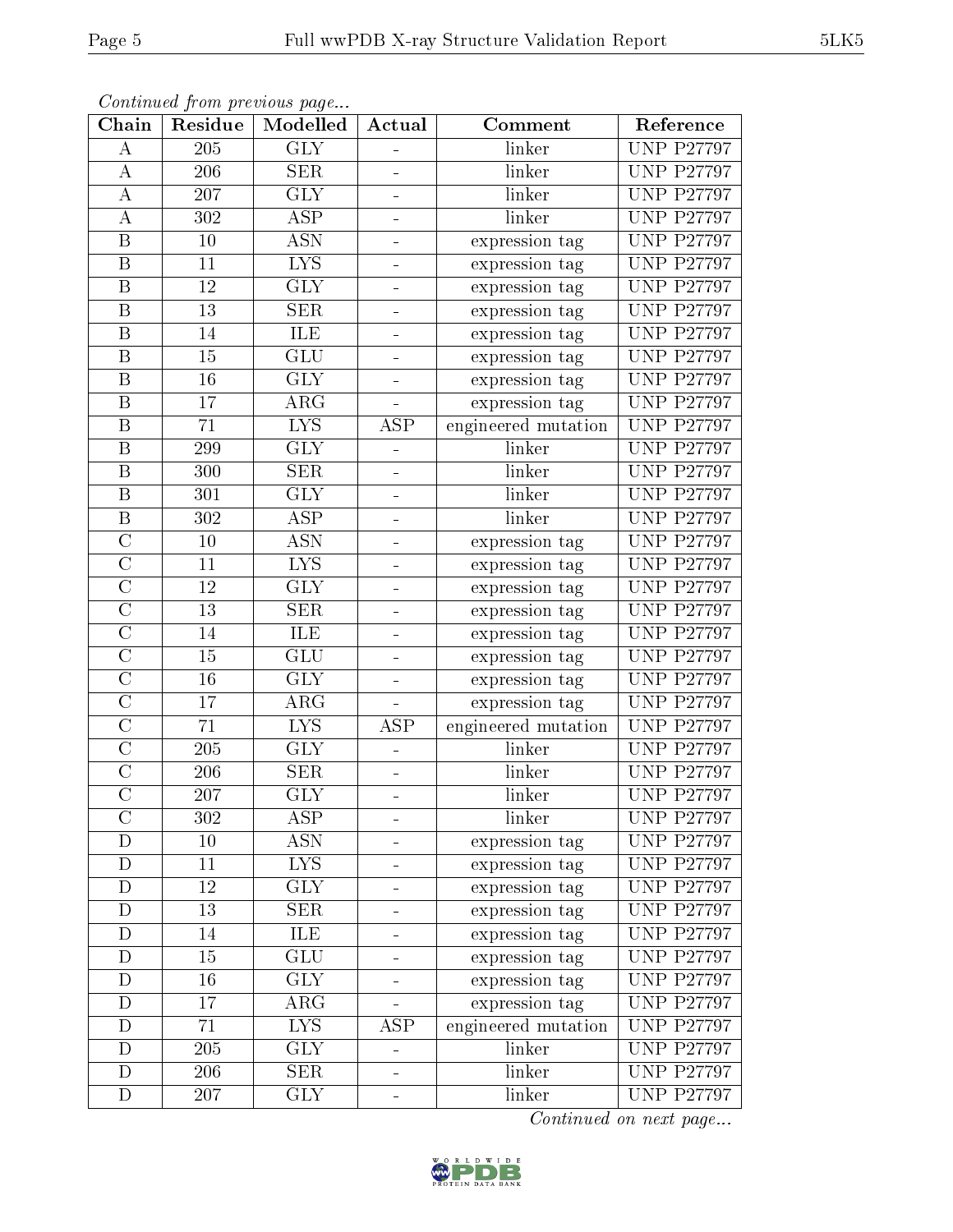| Chain                   | Residue         | Modelled                | Actual                   | Comment             | Reference                      |
|-------------------------|-----------------|-------------------------|--------------------------|---------------------|--------------------------------|
| D                       | 302             | <b>ASP</b>              |                          | linker              | <b>UNP P27797</b>              |
| E                       | 10              | <b>ASN</b>              | ÷,                       | expression tag      | <b>UNP P27797</b>              |
| $\mathbf{E}% _{0}$      | 11              | $\overline{\text{LYS}}$ | $\blacksquare$           | expression tag      | <b>UNP P27797</b>              |
| E                       | 12              | <b>GLY</b>              | $\overline{a}$           | expression tag      | <b>UNP P27797</b>              |
| E                       | 13              | <b>SER</b>              |                          | expression tag      | <b>UNP P27797</b>              |
| E                       | 14              | ILE                     |                          | expression tag      | <b>UNP P27797</b>              |
| ${\rm E}$               | 15              | GLU                     | $\blacksquare$           | expression tag      | $\overline{\text{UNP}}$ P27797 |
| $\overline{\mathrm{E}}$ | 16              | GLY                     |                          | expression tag      | <b>UNP P27797</b>              |
| ${\rm E}$               | 17              | $\rm{ARG}$              |                          | expression tag      | <b>UNP P27797</b>              |
| ${\rm E}$               | 71              | $\overline{\text{LYS}}$ | <b>ASP</b>               | engineered mutation | <b>UNP P27797</b>              |
| E                       | 299             | <b>GLY</b>              | $\blacksquare$           | linker              | <b>UNP P27797</b>              |
| $\overline{\mathrm{E}}$ | 300             | $\overline{\text{SER}}$ | $\overline{\phantom{0}}$ | linker              | <b>UNP P27797</b>              |
| $\mathbf{E}% _{0}$      | 301             | <b>GLY</b>              | ÷,                       | linker              | <b>UNP P27797</b>              |
| ${\bf E}$               | 302             | <b>ASP</b>              | ÷,                       | linker              | <b>UNP P27797</b>              |
| $\overline{\mathrm{F}}$ | 10              | <b>ASN</b>              | $\overline{\phantom{0}}$ | expression tag      | <b>UNP P27797</b>              |
| $\mathbf F$             | 11              | <b>LYS</b>              | ÷,                       | expression tag      | <b>UNP P27797</b>              |
| $\overline{\mathrm{F}}$ | 12              | <b>GLY</b>              | ÷                        | expression tag      | <b>UNP P27797</b>              |
| $\mathbf F$             | 13              | <b>SER</b>              | $\blacksquare$           | expression tag      | <b>UNP P27797</b>              |
| $\mathbf F$             | 14              | ILE                     | ÷                        | expression tag      | <b>UNP P27797</b>              |
| $\overline{F}$          | 15              | GLU                     | $\blacksquare$           | expression tag      | <b>UNP P27797</b>              |
| $\mathbf F$             | 16              | <b>GLY</b>              | ÷,                       | expression tag      | <b>UNP P27797</b>              |
| $\overline{\mathrm{F}}$ | 17              | $\rm{ARG}$              | $\equiv$                 | expression tag      | <b>UNP P27797</b>              |
| $\mathbf F$             | 71              | <b>LYS</b>              | ASP                      | engineered mutation | <b>UNP P27797</b>              |
| $\overline{\mathrm{F}}$ | 205             | <b>GLY</b>              | -                        | linker              | <b>UNP P27797</b>              |
| $\overline{F}$          | 206             | <b>SER</b>              | L.                       | linker              | <b>UNP P27797</b>              |
| $\mathbf F$             | 207             | <b>GLY</b>              | Ξ,                       | linker              | <b>UNP P27797</b>              |
| $\overline{\mathrm{F}}$ | 302             | $\overline{\text{ASP}}$ | $\blacksquare$           | linker              | <b>UNP P27797</b>              |
| G                       | 10              | <b>ASN</b>              | $\overline{a}$           | expression tag      | <b>UNP P27797</b>              |
| $\overline{G}$          | 11              | $\overline{\text{LYS}}$ | ÷                        | expression tag      | <b>UNP P27797</b>              |
| $\overline{G}$          | $\overline{12}$ | $\overline{\text{GLY}}$ | $\blacksquare$           | expression tag      | <b>UNP P27797</b>              |
| G                       | 13              | <b>SER</b>              |                          | expression tag      | <b>UNP P27797</b>              |
| $\mathbf G$             | 14              | ILE                     | -                        | expression tag      | <b>UNP P27797</b>              |
| G                       | 15              | <b>GLU</b>              | ä,                       | expression tag      | <b>UNP P27797</b>              |
| $\mathbf G$             | 16              | <b>GLY</b>              | -                        | expression tag      | <b>UNP P27797</b>              |
| G                       | 17              | $\rm{ARG}$              |                          | expression tag      | <b>UNP P27797</b>              |
| G                       | 71              | LYS.                    | <b>ASP</b>               | engineered mutation | <b>UNP P27797</b>              |
| $\rm G$                 | 205             | <b>GLY</b>              | -                        | linker              | <b>UNP P27797</b>              |
| G                       | 206             | <b>SER</b>              | 4                        | linker              | <b>UNP P27797</b>              |
| G                       | 207             | $\overline{\text{GLY}}$ | ÷                        | linker              | <b>UNP P27797</b>              |
| G                       | 302             | ASP                     | -                        | linker              | <b>UNP P27797</b>              |
| H                       | 10              | <b>ASN</b>              | -                        | expression tag      | <b>UNP P27797</b>              |
| H                       | 11              | <b>LYS</b>              | 4                        | expression tag      | <b>UNP P27797</b>              |

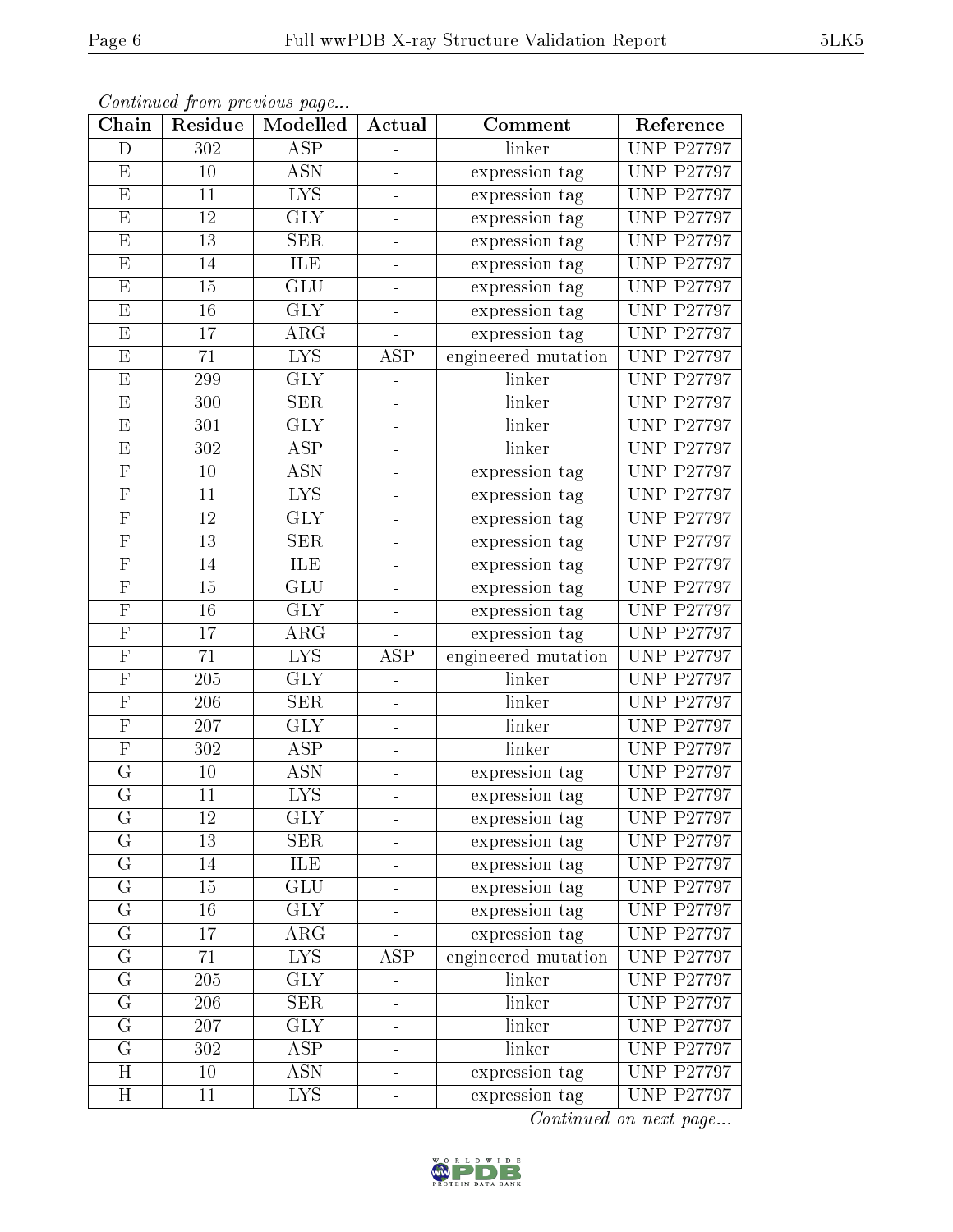| Chain                   | Residue         | Modelled                  | Actual                   | Comment             | Reference         |
|-------------------------|-----------------|---------------------------|--------------------------|---------------------|-------------------|
| H                       | 12              | $\overline{\text{GLY}}$   |                          | expression tag      | <b>UNP P27797</b> |
| H                       | 13              | <b>SER</b>                | $\blacksquare$           | expression tag      | <b>UNP P27797</b> |
| $\overline{\rm H}$      | 14              | <b>ILE</b>                |                          | expression tag      | <b>UNP P27797</b> |
| H                       | 15              | GLU                       | $\overline{\phantom{0}}$ | expression tag      | <b>UNP P27797</b> |
| $\overline{\rm H}$      | $\overline{16}$ | $\overline{\text{GLY}}$   | ÷,                       | expression tag      | <b>UNP P27797</b> |
| H                       | 17              | $\rm{ARG}$                | ÷,                       | expression tag      | <b>UNP P27797</b> |
| $\overline{\rm H}$      | 71              | $\overline{\text{LYS}}$   | <b>ASP</b>               | engineered mutation | <b>UNP P27797</b> |
| H                       | 205             | <b>GLY</b>                | $\blacksquare$           | linker              | <b>UNP P27797</b> |
| H                       | 206             | <b>SER</b>                | $\equiv$                 | linker              | <b>UNP P27797</b> |
| H                       | 207             | $\overline{\text{GLY}}$   | -                        | linker              | <b>UNP P27797</b> |
| H                       | 302             | <b>ASP</b>                | ÷,                       | linker              | <b>UNP P27797</b> |
| $\overline{I}$          | 10              | $\overline{\mathrm{ASN}}$ | -                        | expression tag      | <b>UNP P27797</b> |
| $\mathbf I$             | 11              | <b>LYS</b>                | ÷                        | expression tag      | <b>UNP P27797</b> |
| $\rm I$                 | 12              | <b>GLY</b>                | ÷                        | expression tag      | <b>UNP P27797</b> |
| $\mathbf I$             | 13              | <b>SER</b>                | $\blacksquare$           | expression tag      | <b>UNP P27797</b> |
| $\mathbf I$             | 14              | ILE                       | $\blacksquare$           | expression tag      | <b>UNP P27797</b> |
| $\mathbf I$             | 15              | $\overline{\mathrm{GLU}}$ | ÷                        | expression tag      | <b>UNP P27797</b> |
| $\mathbf I$             | 16              | <b>GLY</b>                | $\frac{1}{2}$            | expression tag      | <b>UNP P27797</b> |
| $\mathbf I$             | 17              | $\rm{ARG}$                | $\blacksquare$           | expression tag      | <b>UNP P27797</b> |
| $\mathbf I$             | 71              | $\overline{\text{LYS}}$   | <b>ASP</b>               | engineered mutation | <b>UNP P27797</b> |
| I                       | 299             | <b>GLY</b>                |                          | linker              | <b>UNP P27797</b> |
| Ī                       | 300             | $\overline{\text{SER}}$   | $\frac{1}{2}$            | linker              | <b>UNP P27797</b> |
| $\mathbf I$             | 301             | <b>GLY</b>                | $\overline{a}$           | linker              | <b>UNP P27797</b> |
| I                       | 302             | $\overline{\text{ASP}}$   | ÷,                       | linker              | <b>UNP P27797</b> |
| J                       | 10              | <b>ASN</b>                | ÷                        | expression tag      | <b>UNP P27797</b> |
| $\bf J$                 | 11              | $\overline{\text{LYS}}$   | $\equiv$                 | expression tag      | <b>UNP P27797</b> |
| $\overline{\text{J}}$   | 12              | <b>GLY</b>                | $\equiv$                 | expression tag      | <b>UNP P27797</b> |
| ${\bf J}$               | 13              | <b>SER</b>                | $\equiv$                 | expression tag      | <b>UNP P27797</b> |
| $\overline{\rm J}$      | 14              | ILE                       | 4                        | expression tag      | <b>UNP P27797</b> |
| J                       | 15              | GLU                       |                          | expression tag      | <b>UNP P27797</b> |
| J                       | 16              | <b>GLY</b>                |                          | expression tag      | <b>UNP P27797</b> |
| J                       | 17              | $\rm{ARG}$                |                          | expression tag      | <b>UNP P27797</b> |
| $_{\rm J}$              | 71              | LYS.                      | ASP                      | engineered mutation | <b>UNP P27797</b> |
| J                       | 205             | <b>GLY</b>                | ÷.                       | linker              | <b>UNP P27797</b> |
| ${\bf J}$               | 206             | <b>SER</b>                | ÷                        | linker              | <b>UNP P27797</b> |
| ${\bf J}$               | 207             | $\overline{\text{GLY}}$   | ÷                        | linker              | <b>UNP P27797</b> |
| $\overline{\mathsf{J}}$ | 302             | <b>ASP</b>                |                          | linker              | <b>UNP P27797</b> |

 Molecule 2 is CALCIUM ION (three-letter code: CA) (formula: Ca). Continued on next page...

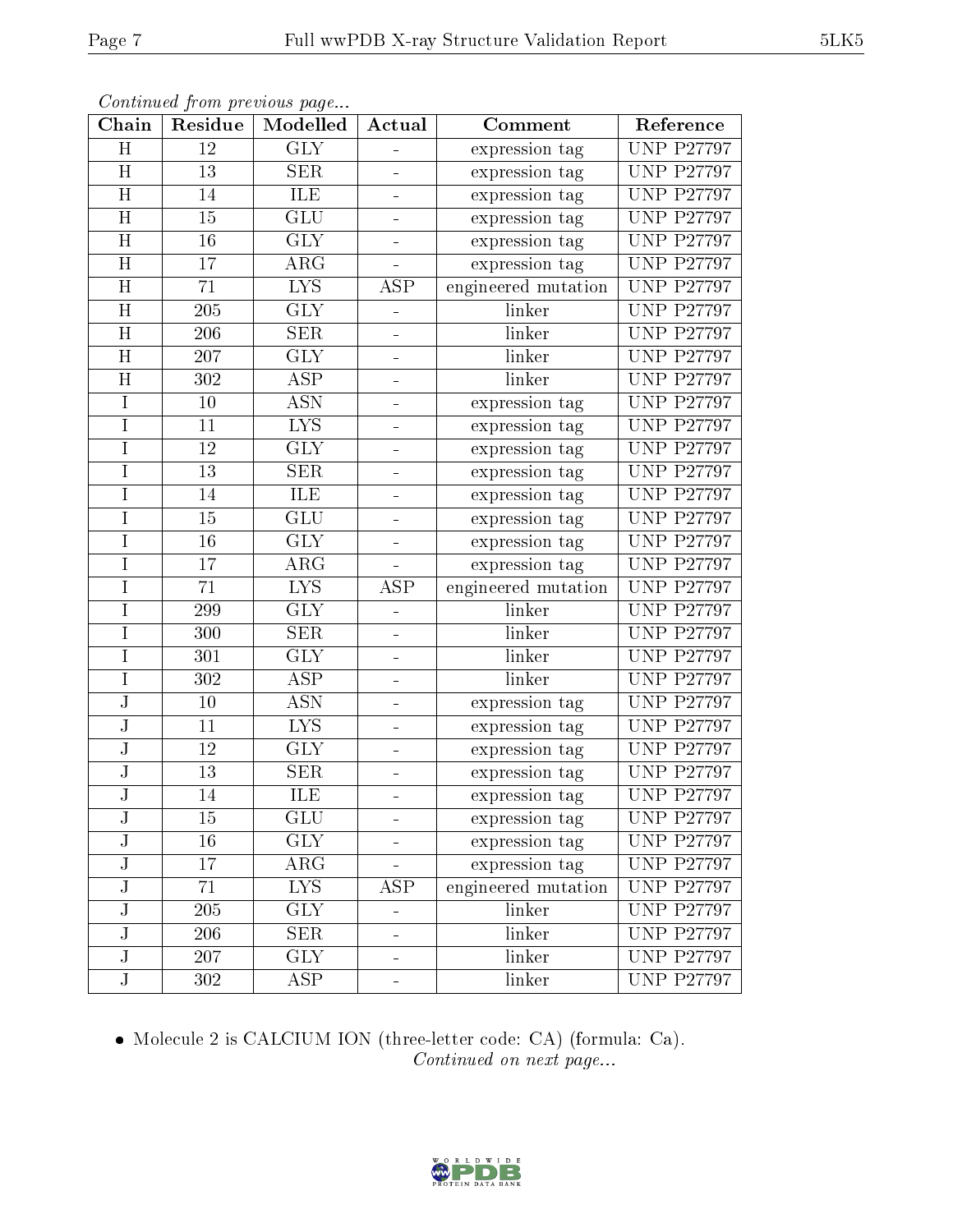| Continued from previous page |                           |              |                                  |                  |                  |  |  |  |  |
|------------------------------|---------------------------|--------------|----------------------------------|------------------|------------------|--|--|--|--|
| Mol                          | Chain                     | Residues     | Atoms                            | ZeroOcc          | AltConf          |  |  |  |  |
|                              |                           |              |                                  |                  |                  |  |  |  |  |
| Mol                          | Chain                     | Residues     | Atoms                            | ZeroOcc          | AltConf          |  |  |  |  |
| $\overline{2}$               | G                         | $\mathbf{1}$ | Total Ca<br>1<br>1               | $\overline{0}$   | $\overline{0}$   |  |  |  |  |
| $\overline{2}$               | ${\bf J}$                 | $\mathbf{1}$ | Ca<br>Total<br>1<br>1            | $\overline{0}$   | $\overline{0}$   |  |  |  |  |
| $\overline{2}$               | D                         | $\mathbf{1}$ | Total<br>Ca<br>1<br>1            | $\boldsymbol{0}$ | $\overline{0}$   |  |  |  |  |
| $\overline{2}$               | ${\rm E}$                 | $\mathbf{1}$ | Ca<br>Total<br>1<br>$\mathbf{1}$ | $\overline{0}$   | $\overline{0}$   |  |  |  |  |
| $\overline{2}$               | H                         | $\mathbf{1}$ | Total<br>Ca<br>1<br>1            | $\overline{0}$   | $\overline{0}$   |  |  |  |  |
| $\overline{2}$               | B                         | $\mathbf{1}$ | Total<br>$\rm Ca$<br>1<br>1      | $\overline{0}$   | $\overline{0}$   |  |  |  |  |
| $\overline{2}$               | I                         | $\mathbf{1}$ | Total<br>Ca<br>1<br>1            | $\overline{0}$   | $\overline{0}$   |  |  |  |  |
| $\overline{2}$               | $\overline{C}$            | $\mathbf{1}$ | Total<br>Ca<br>$\mathbf{1}$<br>1 | $\overline{0}$   | $\overline{0}$   |  |  |  |  |
| $\overline{2}$               | $\bf{A}$                  | $\mathbf{1}$ | Ca<br>Total<br>1<br>1            | $\overline{0}$   | $\overline{0}$   |  |  |  |  |
| $\overline{2}$               | $\boldsymbol{\mathrm{F}}$ | $\mathbf{1}$ | Total<br>Ca<br>1<br>$\mathbf{1}$ | $\overline{0}$   | $\boldsymbol{0}$ |  |  |  |  |

Molecule 3 is CHLORIDE ION (three-letter code: CL) (formula: Cl).

|  | $\text{Mol}$   Chain   Residues | Atoms    | ZeroOcc   AltConf |  |
|--|---------------------------------|----------|-------------------|--|
|  |                                 | Total Cl |                   |  |

• Molecule 4 is water.

| Mol            | Chain | Residues | Atoms                                   | ZeroOcc | $\operatorname{AltConf}$ |
|----------------|-------|----------|-----------------------------------------|---------|--------------------------|
| 4              | Α     | 112      | Total<br>$\left( \right)$<br>112<br>112 | Ŋ       |                          |
| $\overline{4}$ | В     | 83       | Total<br>$\Omega$<br>83<br>83           |         |                          |
| 4              | С     | 103      | Total<br>$\Omega$<br>103<br>103         |         |                          |
| $\overline{4}$ | D     | 112      | Total<br>$\Omega$<br>112<br>112         |         |                          |
| 4              | E     | 110      | Total<br>$\Omega$<br>110<br>110         |         |                          |

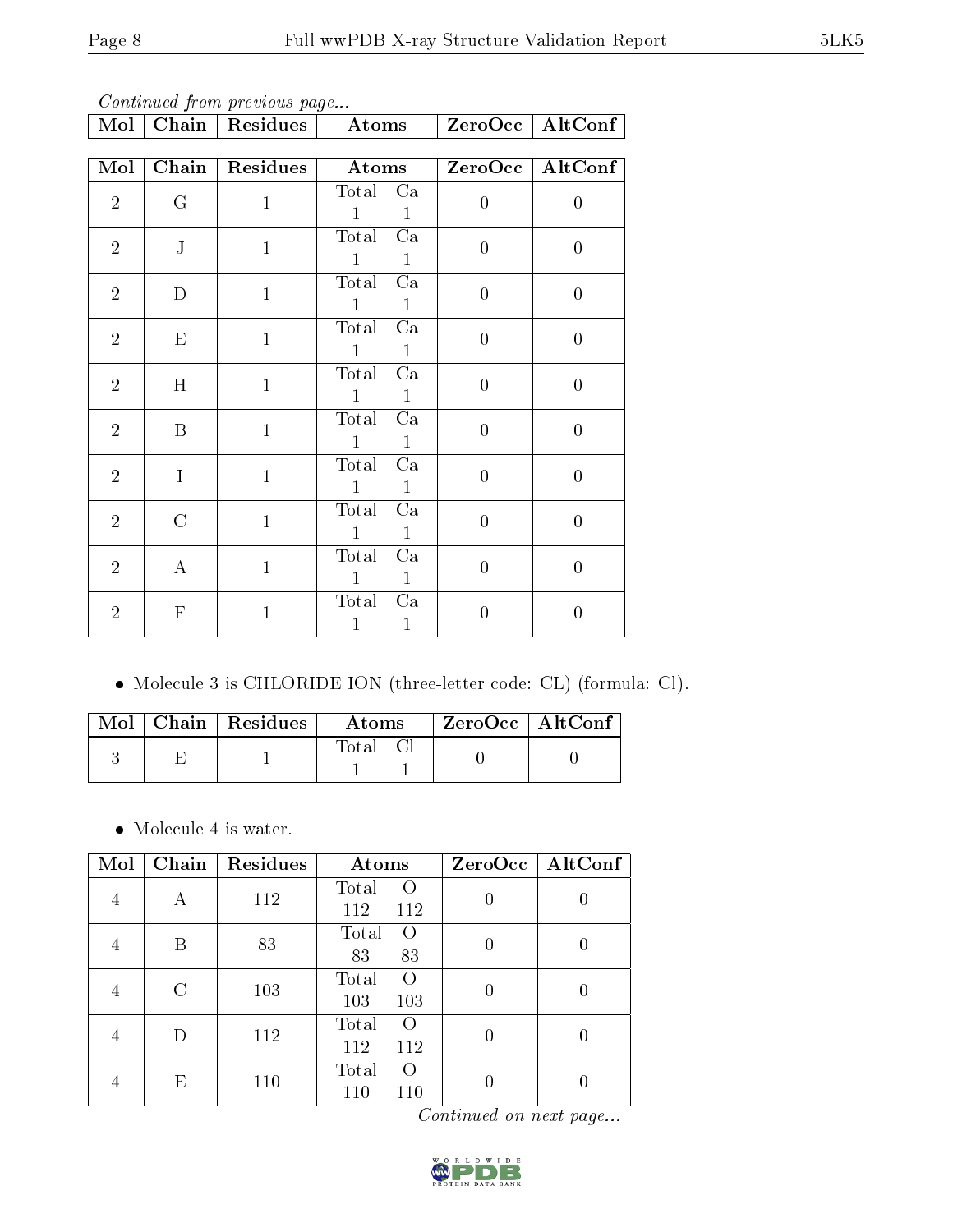Continued from previous page...

| Mol | Chain | Residues | Atoms                     | ZeroOcc | AltConf |  |
|-----|-------|----------|---------------------------|---------|---------|--|
| 4   | F     | 90       | Total<br>$\left( \right)$ |         |         |  |
|     |       |          | 90<br>90                  |         |         |  |
| 4   | G     | 98       | Total<br>$\Omega$         |         |         |  |
|     |       |          | 98<br>98                  |         | U       |  |
|     | Η     | 77       | Total<br>$\Omega$         |         |         |  |
|     |       |          | 77<br>77                  |         |         |  |
| 4   |       | 90       | Total<br>$\left( \right)$ |         |         |  |
|     |       |          | 90<br>90                  |         |         |  |
|     | J     | 86       | Total<br>$\left( \right)$ |         |         |  |
|     |       |          | 86<br>86                  |         |         |  |

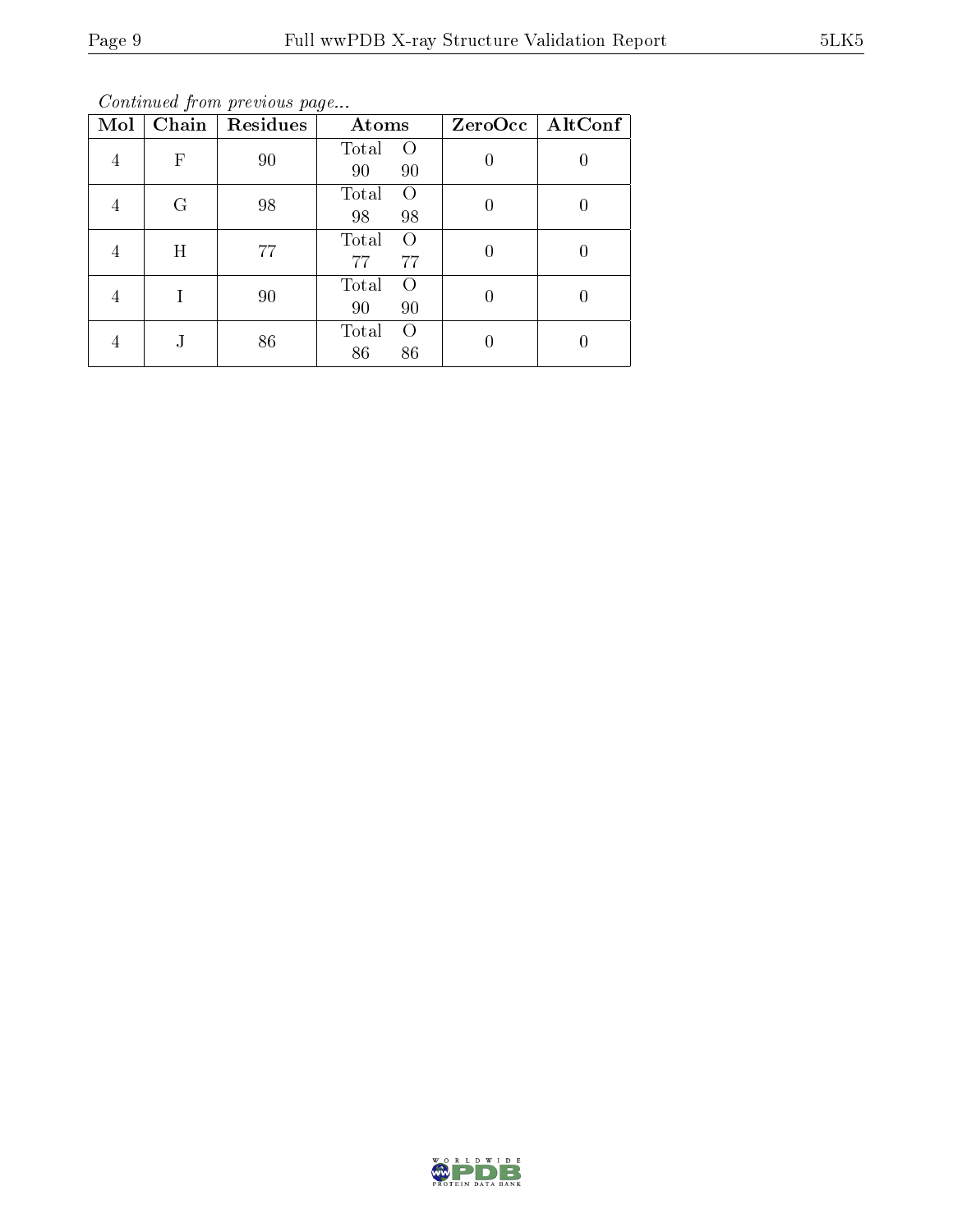## 3 Residue-property plots  $(i)$

These plots are drawn for all protein, RNA and DNA chains in the entry. The first graphic for a chain summarises the proportions of the various outlier classes displayed in the second graphic. The second graphic shows the sequence view annotated by issues in geometry and electron density. Residues are color-coded according to the number of geometric quality criteria for which they contain at least one outlier: green  $= 0$ , yellow  $= 1$ , orange  $= 2$  and red  $= 3$  or more. A red dot above a residue indicates a poor fit to the electron density (RSRZ  $> 2$ ). Stretches of 2 or more consecutive residues without any outlier are shown as a green connector. Residues present in the sample, but not in the model, are shown in grey.

- Chain A: 83% 12% E100  $\frac{112}{112}$ L117 M122 K143 K151 R162 E167 T173 N180 K185 E197 W200  $\frac{1}{2}$ F202 S206 G207 D302 P303  $\frac{304}{2}$ I305 5 SSU SER E GLI GLY E18 P19 D59  $\frac{8}{10}$  $\overline{\mathbf{E}}$ K64  $\overline{\text{sg}}$  $\frac{8}{25}$ P83 K98  $\frac{8}{2}$ E364 N310 F311 V321 T325 D328 K358 D359 K360 L367 LYS • Molecule 1: Calreticulin,Calreticulin Chain B: 78% 15% 5% E100  $\frac{101}{2}$ N102  $\frac{112}{112}$ L117 D118  $\frac{119}{2}$ M122 Y128 M131 K142 K143 Y150 K151  $\frac{152}{2}$ K153 5 SEBLE E E S E18 P19  $\frac{1}{2}$  $\frac{8}{2}$  $\frac{48}{8}$ K55 D59  $\frac{60}{2}$ E61 K64 G65 L66 Q67 S78 A79  $\frac{8}{25}$  $\frac{83}{2}$ K98 흶 D165 D166 E167 T173 N180 K185 E197 W200 D201 F202 <mark>s</mark><br>Radaza P303 N310 F311 V321 T325 D328 K358 D359 K360 E364 L367 LYS • Molecule 1: Calreticulin,Calreticulin Chain C: 81% 14% **•**<br>**b**118 V110 L112 F113 L117 I136 P139  $\frac{142}{2}$  $\frac{29}{21}$  $V_144$ H145 K159 E167 T173 K185 E192 S193 E197 W200 F202 L203 K111 D201 g se a ala a a a <mark>s</mark>  $\frac{9}{21}$  $\frac{1}{2}$ D59  $\frac{8}{2}$  $E_6$ K64  $\overline{\text{pc}}$ P83 F84 K87  $P204$ G205 S206  $\frac{207}{2}$ D302 D309 N310 F311  $312$ V313 L314 D317 V321 T325 D328 K358 E363 L367 LYS • Molecule 1: Calreticulin,Calreticulin Chain D: 86% 9%  $\bullet$ L112 K142 K143 D165 D166 E167 T173 K185 E197 W200 D201 F202 S206  $\frac{6207}{2}$ D302 N310 F311 V321 T325 D328 K358 L367S S S G H B S S S  $\frac{4}{10}$  $\frac{8}{10}$  $\overline{8}$  $\frac{8}{50}$  $\frac{1}{2}$  $\frac{82}{2}$  $\frac{3}{2}$  $\overline{\text{sg}}$  $\frac{2}{3}$  $\frac{1}{8}$  $\frac{8}{2}$
- Molecule 1: Calreticulin,Calreticulin

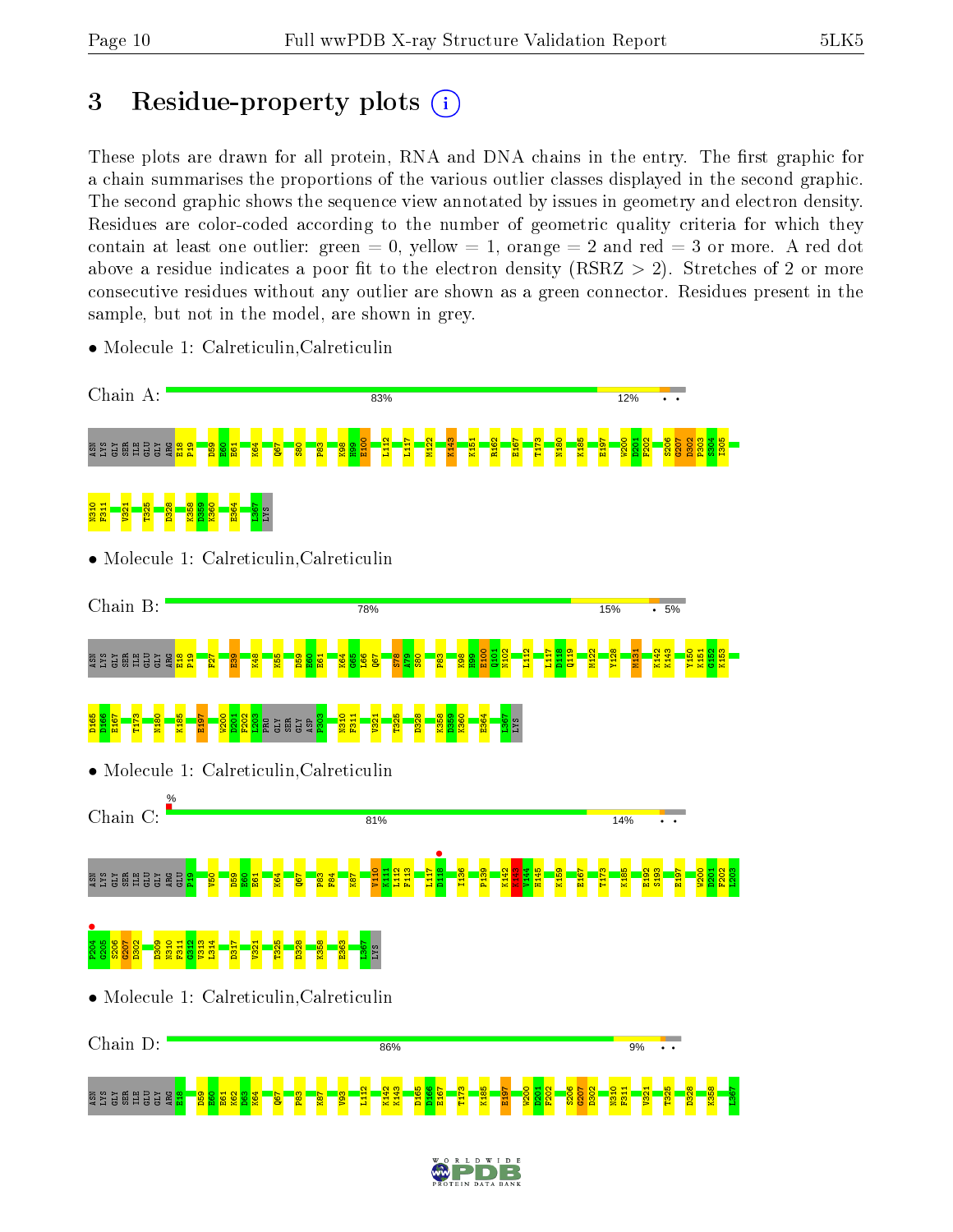## LYS

• Molecule 1: Calreticulin,Calreticulin





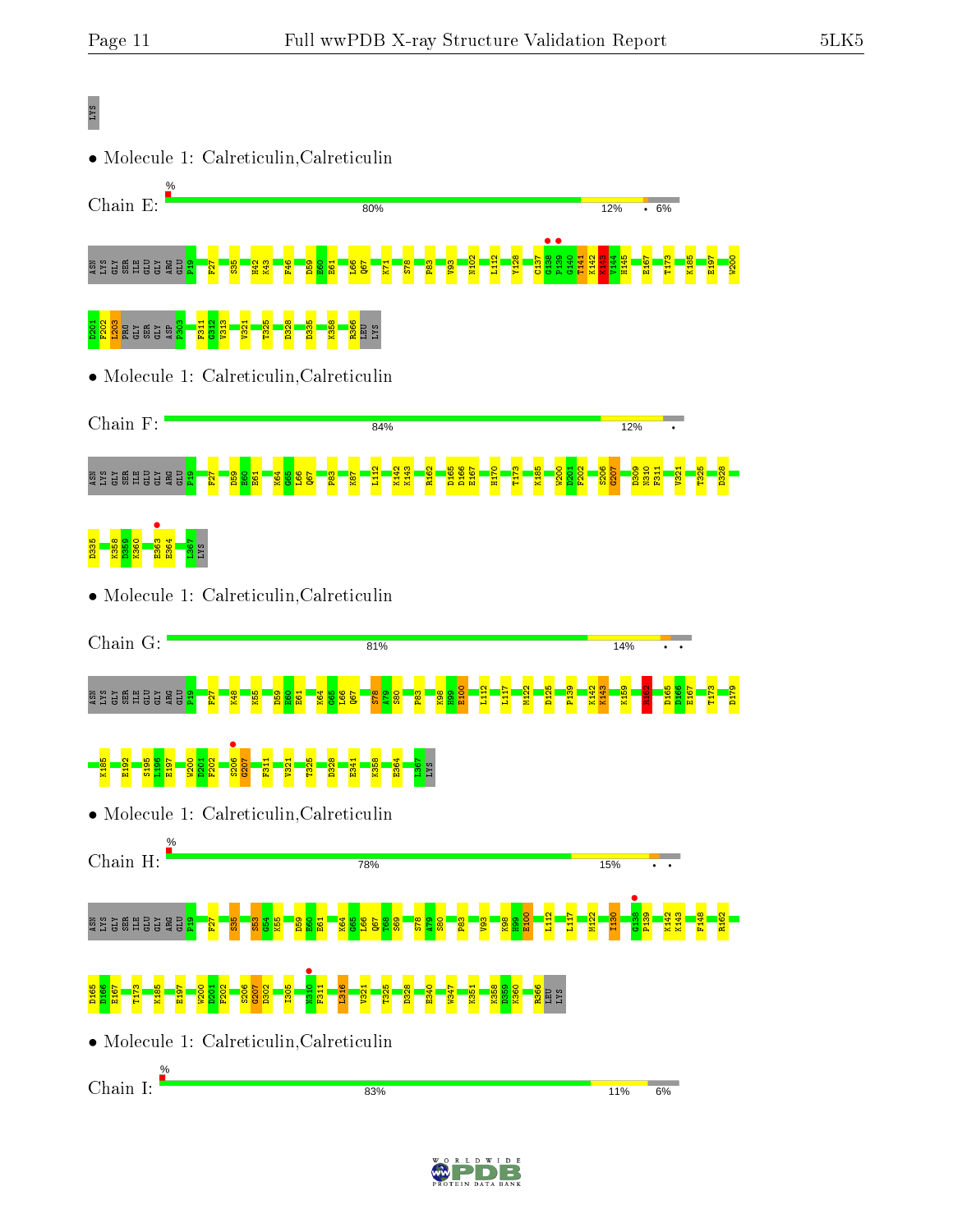15%

 $\ddot{\phantom{a}}$ 

## ASN LYS GLY SER ILE GLU GLY ARG GLU P19 F27 S35 H42 K43 L66 Q67 S78 P83 G88 V93 L112 I136 K142 K143 K159 R162 E167 T173 K185 E192 W200 D201 F202 L203 • PRO GLY SER GLY ASP P303 F311

# L314 D317 • V321 T325 D328 N329 F330 Q356 M357 K358 Q365 R366 L367 LYS

• Molecule 1: Calreticulin,Calreticulin

Chain J:



80%

T173 K185 E192 W200 D201 F202  $\frac{8}{3}$  $\frac{5}{3}$  $\frac{8}{3}$  $\frac{1}{3}$ F311 V321 T325 D328 T346 T350 K358 D359 K360  $2361$ D362 E363 E364 L367 LYS

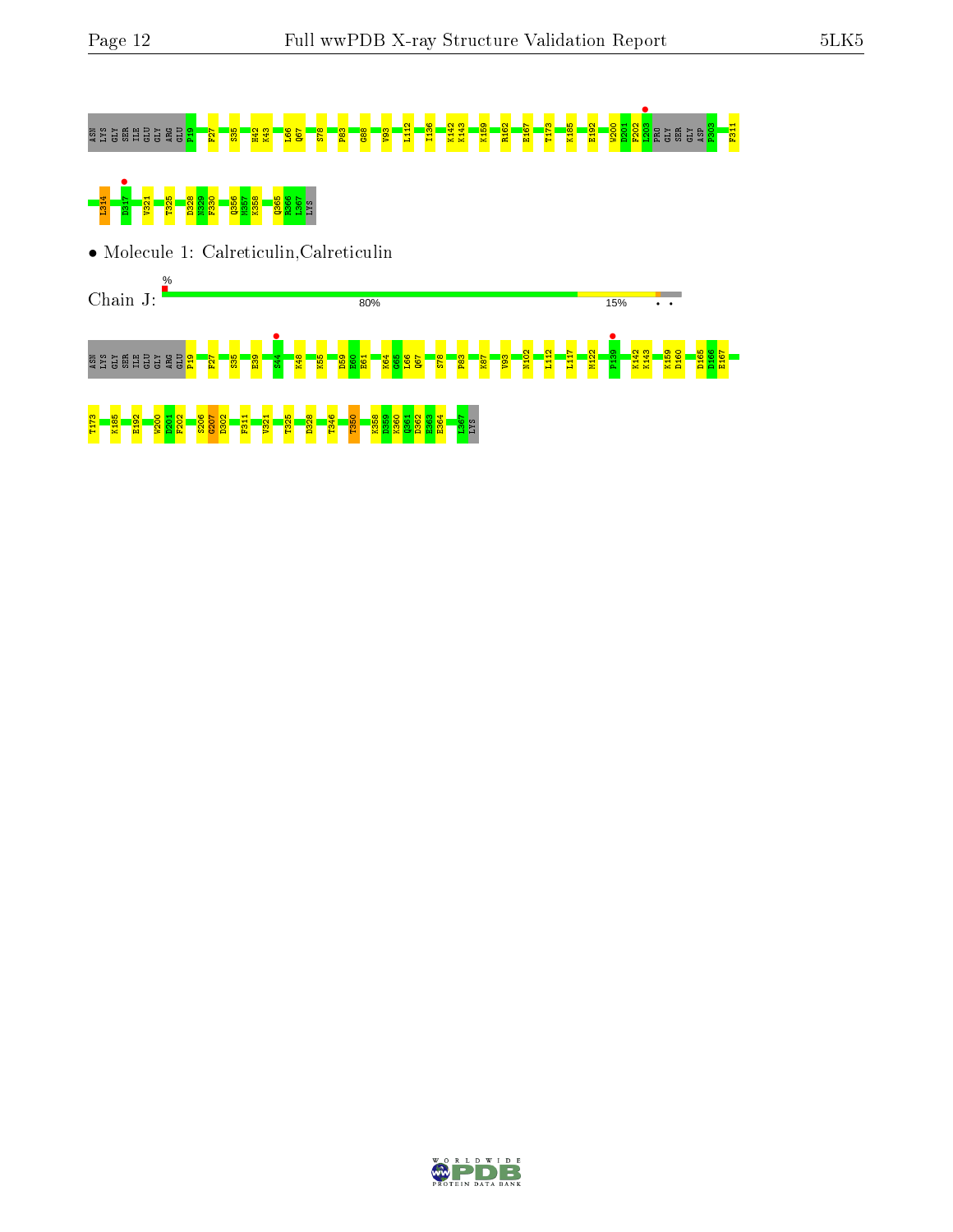## 4 Data and refinement statistics  $(i)$

| Property                                                             | Value                                           | Source     |
|----------------------------------------------------------------------|-------------------------------------------------|------------|
| Space group                                                          | $\overline{P}$ 42                               | Depositor  |
| Cell constants                                                       | 196.98Å<br>196.98Å<br>67.81Å                    |            |
| a, b, c, $\alpha$ , $\beta$ , $\gamma$                               | $90.00^\circ$<br>$90.00^\circ$<br>$90.00^\circ$ | Depositor  |
| Resolution $(A)$                                                     | 47.77<br>$-2.30$                                | Depositor  |
|                                                                      | 47.77<br>$-2.30$                                | <b>EDS</b> |
| % Data completeness                                                  | 97.1 (47.77-2.30)                               | Depositor  |
| (in resolution range)                                                | 97.1 (47.77-2.30)                               | <b>EDS</b> |
| $R_{merge}$                                                          | (Not available)                                 | Depositor  |
| $\mathrm{R}_{sym}$                                                   | (Not available)                                 | Depositor  |
| $\langle I/\sigma(I) \rangle^{-1}$                                   | $\overline{2.61}$ (at 2.29Å)                    | Xtriage    |
| Refinement program                                                   | <b>REFMAC 5.7.0032</b>                          | Depositor  |
|                                                                      | $\overline{0.210}$ ,<br>0.247                   | Depositor  |
| $R, R_{free}$                                                        | 0.215<br>0.250<br>$\mathcal{L}_{\mathbf{a}}$    | DCC        |
| $R_{free}$ test set                                                  | 5630 reflections $(4.99\%)$                     | wwPDB-VP   |
| Wilson B-factor $(A^2)$                                              | 20.9                                            | Xtriage    |
| Anisotropy                                                           | 0.174                                           | Xtriage    |
| Bulk solvent $k_{sol}(e/\mathring{A}^3)$ , $B_{sol}(\mathring{A}^2)$ | $0.36\,$ , $37.2\,$                             | <b>EDS</b> |
| L-test for twinning <sup>2</sup>                                     | $< L >$ = 0.54, $< L2$ = 0.38                   | Xtriage    |
| Estimated twinning fraction                                          | $0.000$ for h,-k,-l                             | Xtriage    |
| $F_o, F_c$ correlation                                               | 0.94                                            | <b>EDS</b> |
| Total number of atoms                                                | 21334                                           | wwPDB-VP   |
| Average B, all atoms $(A^2)$                                         | 23.0                                            | wwPDB-VP   |

Xtriage's analysis on translational NCS is as follows: The analyses of the Patterson function reveals a significant off-origin peak that is 71.61 % of the origin peak, indicating pseudo-translational symmetry. The chance of finding a peak of this or larger height randomly in a structure without pseudo-translational symmetry is equal to 2.5480e-06. The detected translational NCS is most likely also responsible for the elevated intensity ratio.

<sup>&</sup>lt;sup>2</sup>Theoretical values of  $\langle |L| \rangle$ ,  $\langle L^2 \rangle$  for acentric reflections are 0.5, 0.333 respectively for untwinned datasets, and 0.375, 0.2 for perfectly twinned datasets.



<span id="page-12-1"></span><span id="page-12-0"></span><sup>1</sup> Intensities estimated from amplitudes.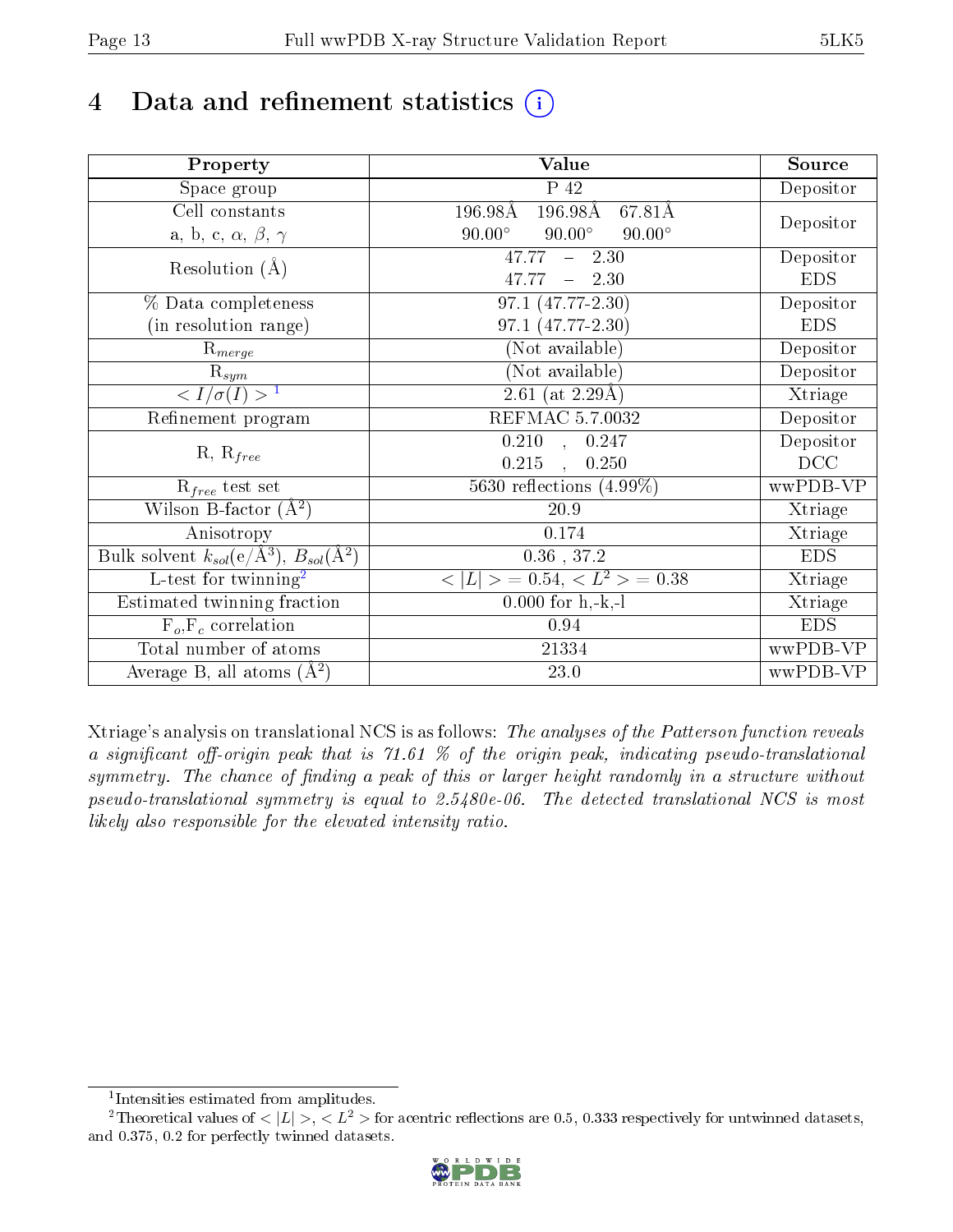## 5 Model quality  $(i)$

### 5.1 Standard geometry  $(i)$

Bond lengths and bond angles in the following residue types are not validated in this section: CA, CL

The Z score for a bond length (or angle) is the number of standard deviations the observed value is removed from the expected value. A bond length (or angle) with  $|Z| > 5$  is considered an outlier worth inspection. RMSZ is the root-mean-square of all Z scores of the bond lengths (or angles).

| Mol | Chain  |      | <b>Bond lengths</b>  |      | Bond angles         |
|-----|--------|------|----------------------|------|---------------------|
|     |        | RMSZ | # $ Z  > 5$          | RMSZ | # $ Z  > 5$         |
|     | A      | 0.80 | $2/2102(0.1\%)$      | 0.94 | $10/2839(0.4\%)$    |
|     | B      | 0.83 | $3/2070$ $(0.1\%)$   | 0.90 | $9/2793(0.3\%)$     |
|     | C      | 0.83 | $3/2098$ $(0.1\%)$   | 1.08 | $10/2833$ $(0.4\%)$ |
|     | $\Box$ | 0.80 | $1/2101~(0.0\%)$     | 0.95 | $6/2838$ $(0.2\%)$  |
|     | F)     | 0.82 | $3/2063$ $(0.1\%)$   | 0.93 | $8/2780$ $(0.3\%)$  |
|     | F      | 0.82 | $2/2089$ $(0.1\%)$   | 0.96 | $8/2822(0.3\%)$     |
|     | G      | 0.85 | $5/2098$ $(0.2\%)$   | 1.01 | $13/2832(0.5\%)$    |
|     | H      | 0.82 | $5/2096$ $(0.2\%)$   | 1.00 | $8/2829$ $(0.3\%)$  |
|     |        | 0.80 | $1/2057(0.0\%)$      | 0.88 | $4/2776$ $(0.1\%)$  |
|     |        | 0.83 | $2/2095(0.1\%)$      | 0.99 | $6/2829$ $(0.2\%)$  |
| All | ΑH     | 0.82 | $27/20869$ $(0.1\%)$ | 0.97 | $82/28171(0.3\%)$   |

Chiral center outliers are detected by calculating the chiral volume of a chiral center and verifying if the center is modelled as a planar moiety or with the opposite hand.A planarity outlier is detected by checking planarity of atoms in a peptide group, atoms in a mainchain group or atoms of a sidechain that are expected to be planar.

|  | Mol   Chain   $\#\text{Chirality outliers}$   $\#\text{Planarity outliers}$ |
|--|-----------------------------------------------------------------------------|
|  |                                                                             |
|  |                                                                             |
|  |                                                                             |
|  |                                                                             |
|  |                                                                             |
|  |                                                                             |
|  |                                                                             |

All (27) bond length outliers are listed below:

| $\mid$ Mol $\mid$ |     |         | $\vert$ Chain $\vert$ Res $\vert$ Type $\vert$ Atoms |       | Observed $(\overline{A})$ Ideal $(\overline{A})$ |  |
|-------------------|-----|---------|------------------------------------------------------|-------|--------------------------------------------------|--|
|                   | 207 | ⊤ GLY - | $C-N$                                                | 13.94 | .66                                              |  |
|                   | 207 | -GLY    | C-N                                                  | 10.94 | $1.59\,$                                         |  |

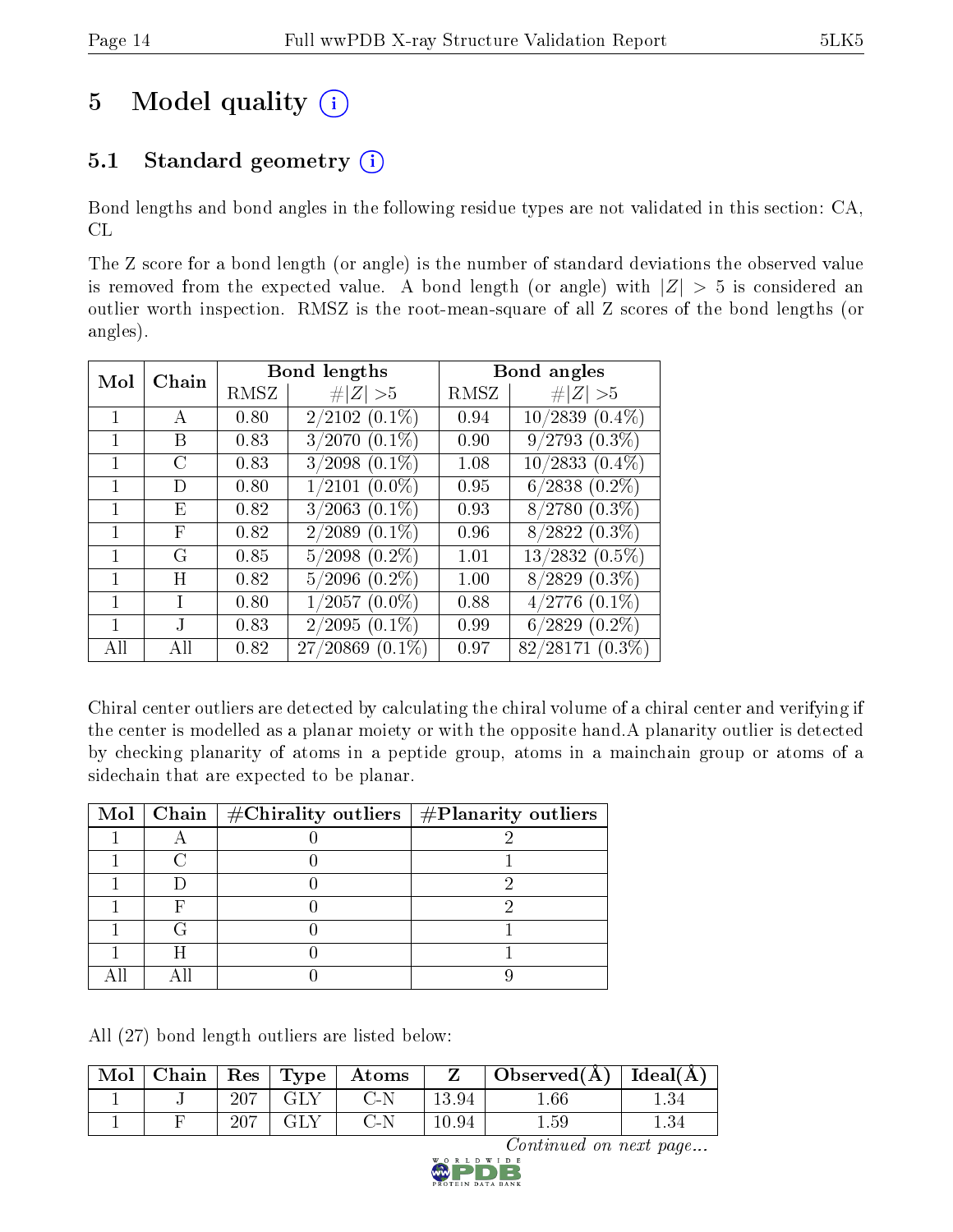| Mol            | Chain              | Res | Type                    | Atoms                     | $\mathbf{Z}$ | Observed $(A)$    | $Ideal(\AA)$ |
|----------------|--------------------|-----|-------------------------|---------------------------|--------------|-------------------|--------------|
| $\mathbf{1}$   | $\overline{\rm C}$ | 207 | $\overline{\text{GLY}}$ | $\overline{C-N}$          | 9.19         | $\overline{1.55}$ | 1.34         |
| $\overline{1}$ | G                  | 207 | <b>GLY</b>              | $C-N$                     | 8.51         | 1.53              | 1.34         |
| $\overline{1}$ | $\overline{G}$     | 80  | $\overline{\text{SER}}$ | $CB-OG$                   | $-7.62$      | 1.32              | 1.42         |
| $\overline{1}$ | G                  | 78  | <b>SER</b>              | $CB-OG$                   | $-7.13$      | 1.32              | 1.42         |
| $\mathbf{1}$   | $\mathbf F$        | 328 | ASP                     | $CB-CG$                   | 6.82         | 1.66              | 1.51         |
| $\overline{1}$ | $\overline{A}$     | 328 | ASP                     | $CB-CG$                   | 6.66         | 1.65              | 1.51         |
| $\mathbf 1$    | B                  | 78  | <b>SER</b>              | $CB-OG$                   | $-6.60$      | 1.33              | 1.42         |
| $\mathbf{1}$   | $\overline{H}$     | 328 | $\overline{\text{ASP}}$ | $CB-CG$                   | 6.57         | 1.65              | 1.51         |
| $\mathbf 1$    | ${\bf E}$          | 61  | GLU                     | $CD-OE2$                  | 6.51         | 1.32              | $1.25\,$     |
| $\overline{1}$ | $\overline{D}$     | 328 | $\overline{\text{ASP}}$ | $CB-CG$                   | 6.43         | 1.65              | $1.51\,$     |
| $\overline{1}$ | H                  | 197 | GLU                     | $CG$ - $CD$               | 6.15         | 1.61              | 1.51         |
| $\mathbf{1}$   | $\bf{A}$           | 80  | <b>SER</b>              | $CB-OG$                   | $-6.11$      | 1.34              | 1.42         |
| $\overline{1}$ | E                  | 328 | $\overline{\text{ASP}}$ | $CB-CG$                   | 5.91         | 1.64              | 1.51         |
| $\mathbf 1$    | $\rm H$            | 207 | <b>GLY</b>              | $C-N$                     | 5.89         | 1.47              | 1.34         |
| $\mathbf 1$    | I                  | 328 | ASP                     | $CB-CG$                   | 5.78         | 1.63              | 1.51         |
| $\mathbf{1}$   | $\overline{C}$     | 193 | <b>SER</b>              | $CB-OG$                   | $-5.69$      | 1.34              | 1.42         |
| $\overline{1}$ | ${\rm E}$          | 61  | GLU                     | $CD-OE1$                  | $-5.62$      | 1.19              | $1.25\,$     |
| $\overline{1}$ | $\overline{\rm C}$ | 328 | $\overline{\text{ASP}}$ | $CB-CG$                   | 5.61         | 1.63              | $1.51\,$     |
| $\mathbf{1}$   | $\, {\bf B}$       | 328 | ASP                     | $CB-CG$                   | 5.46         | 1.63              | 1.51         |
| $\overline{1}$ | $\overline{\rm J}$ | 328 | $\overline{\text{ASP}}$ | $CB-CG$                   | 5.46         | 1.63              | $1.51\,$     |
| $\mathbf{1}$   | $\rm H$            | 340 | GLU                     | $CD-OE1$                  | $-5.30$      | 1.19              | 1.25         |
| $\overline{1}$ | H                  | 53  | <b>SER</b>              | $CB-OG$                   | $-5.17$      | 1.35              | 1.42         |
| $\mathbf{1}$   | $\overline{G}$     | 328 | ASP                     | $\overline{\text{CB-CG}}$ | 5.14         | 1.62              | $1.51\,$     |
| $\mathbf{1}$   | G                  | 341 | GLU                     | $CG$ - $CD$               | 5.09         | 1.59              | $1.51\,$     |
| $\mathbf{1}$   | $\, {\bf B}$       | 39  | GLU                     | $CG$ - $CD$               | 5.01         | $1.59\,$          | 1.51         |

Continued from previous page...

|  |  | All (82) bond angle outliers are listed below: |  |  |
|--|--|------------------------------------------------|--|--|
|  |  |                                                |  |  |

| Mol          | Chain          | Res | Type       | Atoms       | Z        | Observed $(^\circ)$ | Ideal $(^{\circ}$ |
|--------------|----------------|-----|------------|-------------|----------|---------------------|-------------------|
| 1            | $\rm C$        | 207 | GLY        | O C N       | $-27.06$ | 79.40               | 122.70            |
| 1            | J              | 207 | GLY        | O C N       | $-20.90$ | 89.25               | 122.70            |
| 1            | Η              | 207 | GLY        | $O$ C-N     | $-20.37$ | 90.11               | 122.70            |
| $\mathbf{1}$ | G              | 207 | GLY        | $O$ -C-N    | $-17.49$ | 94.72               | 122.70            |
| 1            | D              | 207 | GLY        | $O-C-N$     | $-14.20$ | 99.98               | 122.70            |
| 1            | А              | 207 | GLY        | O C N       | $-13.14$ | 101.68              | 122.70            |
| 1            | D              | 207 | GLY        | $C-N-CA$    | 12.79    | 153.66              | 121.70            |
| 1            | F              | 207 | GLY        | $O-C-N$     | $-12.60$ | 102.54              | 122.70            |
| 1            | А              | 207 | GLY        | $C-N-CA$    | 11.45    | 150.33              | 121.70            |
| 1            |                | 328 | ASP        | $CB-CG-OD2$ | $-9.48$  | 109.77              | 118.30            |
| 1            | E              | 328 | ASP        | $CB-CG-OD2$ | $-9.47$  | 109.77              | 118.30            |
| 1            | $\overline{C}$ | 207 | <b>GLY</b> | $C-N-CA$    | 9.35     | 145.09              | 121.70            |
| 1            | F              | 59  | ASP        | $CB-CG-OD2$ | 9.05     | 126.45              | 118.30            |

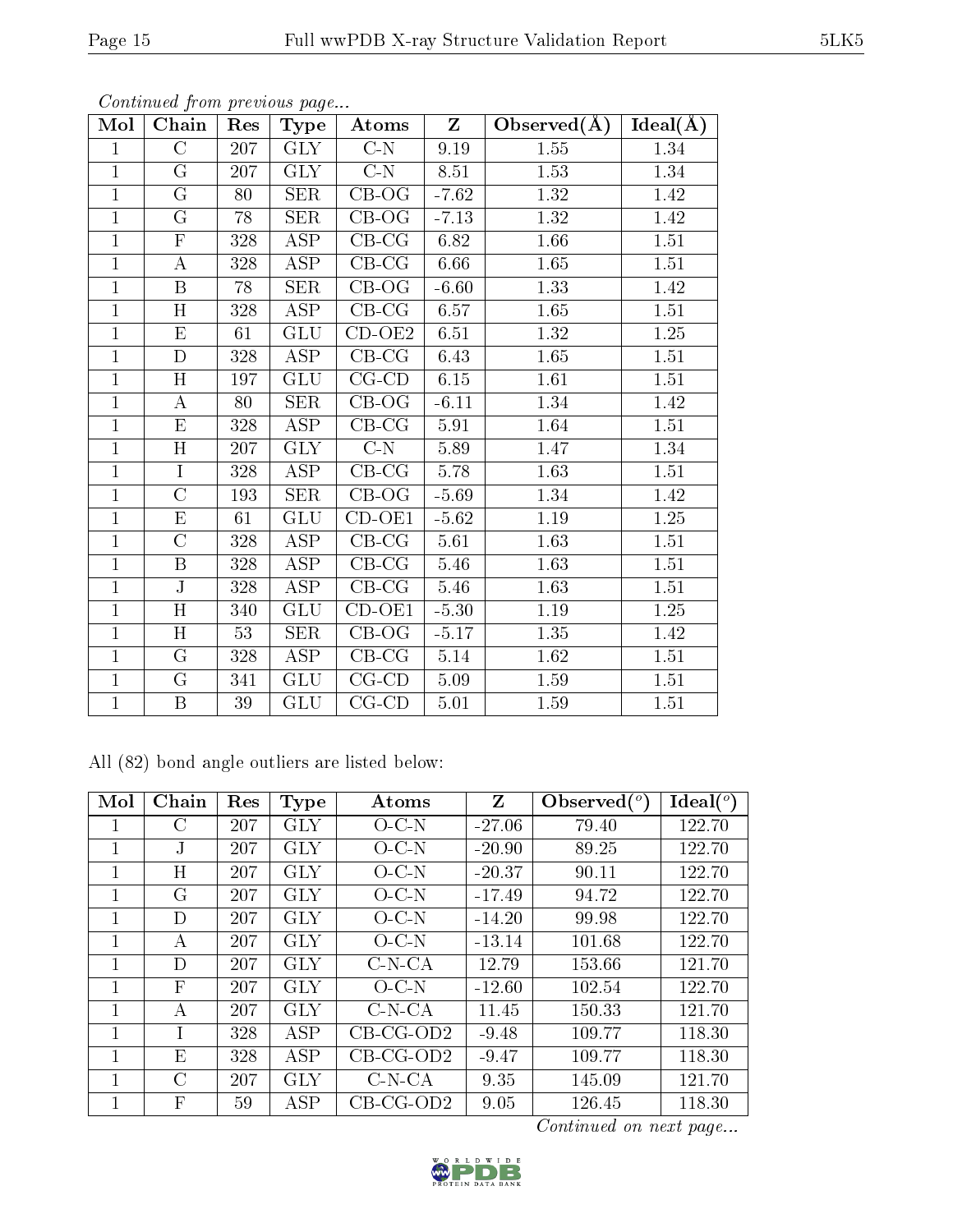| Mol            | Chain                   | Res             | Type                    | Atoms                         | $\overline{\mathrm{z}}$ | Observed $\overline{({}^{\circ})}$ | $\overline{\text{Ideal}({}^o)}$ |
|----------------|-------------------------|-----------------|-------------------------|-------------------------------|-------------------------|------------------------------------|---------------------------------|
| $\overline{1}$ | $\overline{D}$          | 328             | <b>ASP</b>              | $CB-CG-OD2$                   | $-9.01$                 | 110.19                             | 118.30                          |
| $\overline{1}$ | $\overline{G}$          | 207             | <b>GLY</b>              | $C-N-CA$                      | 8.87                    | 143.88                             | 121.70                          |
| $\mathbf 1$    | $\overline{H}$          | 328             | $\overline{\text{ASP}}$ | $CB-CG-OD2$                   | $-8.85$                 | 110.34                             | 118.30                          |
| $\overline{1}$ | $\overline{\mathrm{B}}$ | 328             | $\overline{\text{ASP}}$ | $CB-CG-OD2$                   | $-8.79$                 | 110.39                             | 118.30                          |
| $\overline{1}$ | $\overline{\rm C}$      | 328             | $\overline{\text{ASP}}$ | $CB-CG-OD2$                   | $-8.76$                 | 110.42                             | 118.30                          |
| $\mathbf{1}$   | J                       | 328             | <b>ASP</b>              | $CB$ -CG-OD2                  | $-8.75$                 | 110.42                             | 118.30                          |
| $\mathbf{1}$   | $\overline{\mathrm{F}}$ | 328             | $\overline{ASP}$        | $CB-CG-OD2$                   | $-8.74$                 | 110.44                             | 118.30                          |
| $\mathbf{1}$   | А                       | 328             | <b>ASP</b>              | $CB-CG-OD2$                   | $-8.69$                 | 110.48                             | 118.30                          |
| $\mathbf{1}$   | $\rm G$                 | 328             | <b>ASP</b>              | $CB-CG-OD2$                   | $-8.69$                 | 110.48                             | 118.30                          |
| $\overline{1}$ | $\overline{\mathrm{F}}$ | 335             | $\overline{\text{ASP}}$ | $\overline{\text{CB-CG-OD1}}$ | 8.69                    | 126.12                             | 118.30                          |
| $\mathbf{1}$   | E                       | 59              | <b>ASP</b>              | $CB-CG-OD2$                   | 8.58                    | 126.02                             | 118.30                          |
| $\mathbf{1}$   | J                       | 207             | $\overline{\text{GLY}}$ | $C-N-CA$                      | 8.19                    | 142.18                             | 121.70                          |
| $\mathbf{1}$   | $\overline{E}$          | 335             | <b>ASP</b>              | $CB-CG-OD2$                   | 8.16                    | 125.64                             | 118.30                          |
| $\mathbf{1}$   | $\overline{C}$          | 317             | <b>ASP</b>              | CB-CG-OD1                     | 7.92                    | 125.43                             | 118.30                          |
| $\mathbf{1}$   | $\overline{\mathrm{H}}$ | 53              | $\overline{\text{SER}}$ | $N$ -CA-CB                    | $-7.88$                 | 98.69                              | 110.50                          |
| $\mathbf{1}$   | $\mathbf G$             | 165             | <b>ASP</b>              | $CB-CG-OD2$                   | $-7.87$                 | 111.21                             | 118.30                          |
| $\mathbf{1}$   | B                       | 151             | $\overline{\text{LYS}}$ | $\overline{\text{CD-CE-NZ}}$  | 7.66                    | 129.31                             | 111.70                          |
| $\mathbf{1}$   | H                       | 130             | ILE                     | CA-CB-CG1                     | 7.60                    | 125.44                             | 111.00                          |
| $\overline{1}$ | ${\bf F}$               | 207             | <b>GLY</b>              | $C-N-CA$                      | 7.48                    | 140.39                             | 121.70                          |
| $\mathbf{1}$   | $\overline{\rm C}$      | 143             | $\overline{LYS}$        | $CD-CE-NZ$                    | 7.00                    | 127.80                             | 111.70                          |
| $\mathbf{1}$   | G                       | 80              | <b>SER</b>              | $CB$ -CA-C                    | $-7.00$                 | 96.80                              | 110.10                          |
| $\mathbf{1}$   | А                       | 59              | ASP                     | $CB-CG-OD1$                   | 6.92                    | 124.53                             | 118.30                          |
| $\mathbf{1}$   | H                       | 59              | ASP                     | CB-CG-OD1                     | 6.81                    | 124.43                             | 118.30                          |
| $\overline{1}$ | $\overline{\mathrm{F}}$ | $\overline{59}$ | $\overline{\text{ASP}}$ | $CB-CG-OD1$                   | $-6.80$                 | 112.18                             | 118.30                          |
| $\mathbf{1}$   | $\overline{C}$          | 59              | ASP                     | CB-CG-OD1                     | 6.72                    | 124.35                             | 118.30                          |
| $\mathbf{1}$   | $\mathbf G$             | 59              | ASP                     | CB-CG-OD1                     | 6.71                    | 124.34                             | 118.30                          |
| $\mathbf{1}$   | $\overline{\rm C}$      | 207             | $\overline{\text{GLY}}$ | $CA-C-N$                      | $-6.65$                 | 102.56                             | 117.20                          |
| $\mathbf{1}$   | E                       | 59              | ASP                     | CB-CG-OD1                     | $-6.59$                 | 112.37                             | 118.30                          |
| $\overline{1}$ | $\overline{\mathrm{F}}$ | 207             | <b>GLY</b>              | $CA-C-N$                      | 6.59                    | 131.69                             | 117.20                          |

Continued from previous page...

| $\mathbf{1}$   | G                       | 165 | ASP                     | $CB-CG-OD2$         | $-7.87$ | 111.21                 | 118.30 |
|----------------|-------------------------|-----|-------------------------|---------------------|---------|------------------------|--------|
| 1              | $\boldsymbol{B}$        | 151 | LYS.                    | $CD-CE-NZ$          | 7.66    | 129.31                 | 111.70 |
| $\overline{1}$ | H                       | 130 | ILE                     | $CA$ -CB-CG1        | 7.60    | 125.44                 | 111.00 |
| $\mathbf{1}$   | $\mathbf F$             | 207 | <b>GLY</b>              | $C-N-CA$            | 7.48    | 140.39                 | 121.70 |
| $\overline{1}$ | $\mathcal{C}$           | 143 | LYS.                    | $CD$ - $CE$ - $NZ$  | 7.00    | 127.80                 | 111.70 |
| $\overline{1}$ | $\rm G$                 | 80  | <b>SER</b>              | $CB-CA-C$           | $-7.00$ | 96.80                  | 110.10 |
| $\mathbf{1}$   | Α                       | 59  | $\overline{\text{ASP}}$ | $CB-CG-OD1$         | 6.92    | 124.53                 | 118.30 |
| $\mathbf{1}$   | H                       | 59  | ASP                     | $CB-CG-OD1$         | 6.81    | 124.43                 | 118.30 |
| $\mathbf{1}$   | $\mathbf F$             | 59  | $\overline{\text{ASP}}$ | $CB-CG-OD1$         | $-6.80$ | 112.18                 | 118.30 |
| $\overline{1}$ | $\overline{C}$          | 59  | <b>ASP</b>              | $CB-CG-OD1$         | 6.72    | 124.35                 | 118.30 |
| $\mathbf{1}$   | $\mathbf G$             | 59  | ASP                     | $CB-CG-OD1$         | 6.71    | 124.34                 | 118.30 |
| $\mathbf{1}$   | $\overline{C}$          | 207 | <b>GLY</b>              | $CA-C-N$            | $-6.65$ | 102.56                 | 117.20 |
| $\mathbf{1}$   | E                       | 59  | ASP                     | $CB-CG-OD1$         | $-6.59$ | 112.37                 | 118.30 |
| $\overline{1}$ | $\overline{\mathrm{F}}$ | 207 | $\overline{\text{GLY}}$ | $CA-C-N$            | 6.59    | 131.69                 | 117.20 |
| $\overline{1}$ | Α                       | 80  | <b>SER</b>              | $CB-CA-C$           | $-6.57$ | 97.62                  | 110.10 |
| $\mathbf{1}$   | $\mathcal{C}$           | 193 | <b>SER</b>              | $N$ -CA-CB          | $-6.56$ | 100.66                 | 110.50 |
| $\mathbf{1}$   | $\boldsymbol{B}$        | 80  | <b>SER</b>              | $CB$ -CA-C          | $-6.42$ | 97.90                  | 110.10 |
| $\mathbf{1}$   | H                       | 197 | <b>GLU</b>              | OE1-CD-OE2          | $-6.34$ | 115.69                 | 123.30 |
| $\mathbf{1}$   | $\overline{G}$          | 165 | $\overline{\text{ASP}}$ | $CB-CG-OD1$         | 6.33    | 124.00                 | 118.30 |
| $\mathbf{1}$   | $\mathbf{I}$            | 314 | <b>LEU</b>              | $CB-CG-CD2$         | 6.33    | 121.76                 | 111.00 |
| $\overline{1}$ | $\overline{\mathrm{E}}$ | 203 | <b>LEU</b>              | $CA$ -CB-CG         | 6.22    | 129.60                 | 115.30 |
| $\mathbf{1}$   | $\mathbf D$             | 59  | ASP                     | $CB-CG-OD1$         | 6.20    | 123.88                 | 118.30 |
| $\mathbf{1}$   | $\boldsymbol{B}$        | 59  | <b>ASP</b>              | $CB-CG-OD1$         | 6.12    | 123.81                 | 118.30 |
| $\overline{1}$ | H                       | 207 | <b>GLY</b>              | $CA-C-N$            | $-6.02$ | 103.95                 | 117.20 |
| $\mathbf{1}$   | $\rm G$                 | 143 | LYS <sub>1</sub>        | $CD-CE-NZ$          | 6.01    | 125.52                 | 111.70 |
| $\mathbf{1}$   | $E_{\rm}$               | 61  | GLU                     | $CG$ - $CD$ - $OE2$ | 5.93    | 130.16                 | 118.30 |
| $\mathbf{1}$   | $\, {\bf B}$            | 78  | <b>SER</b>              | $CB-CA-C$           | $-5.92$ | 98.85                  | 110.10 |
|                |                         |     |                         |                     |         | Continued on next page |        |

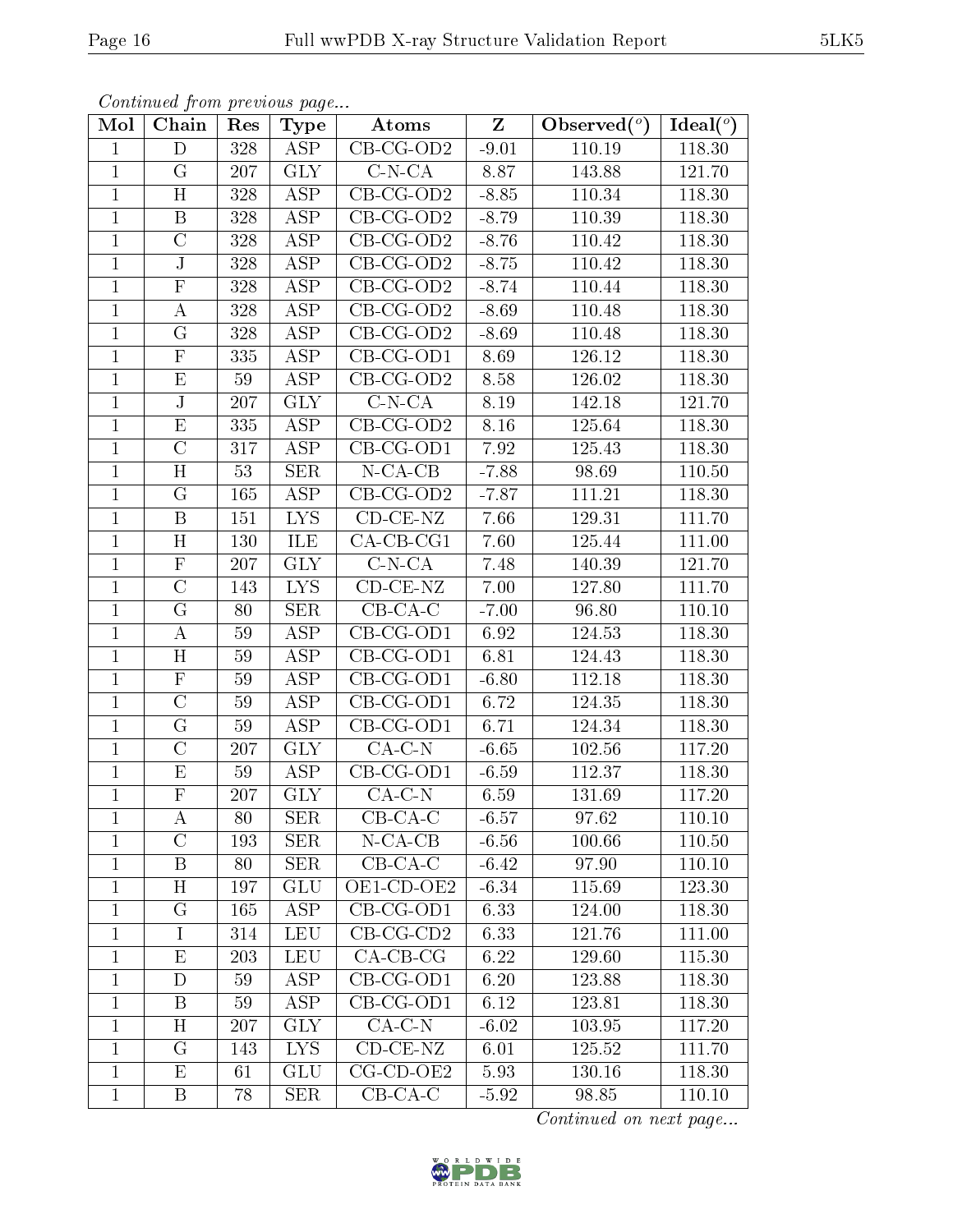| Mol            | Chain                   | Res | Type                    | Atoms                          | $Z_{\rm}$ | Observed $(°)$ | Ideal $(°)$ |
|----------------|-------------------------|-----|-------------------------|--------------------------------|-----------|----------------|-------------|
| $\mathbf{1}$   | $\rm G$                 | 165 | ASP                     | $N$ -CA-CB                     | $-5.84$   | 100.08         | 110.60      |
| $\mathbf{1}$   | А                       | 100 | GLU                     | $CB-CA-C$                      | $-5.83$   | 98.74          | 110.40      |
| $\mathbf{1}$   | $\mathbf G$             | 78  | <b>SER</b>              | $CB-CA-C$                      | $-5.75$   | 99.17          | 110.10      |
| $\mathbf{1}$   | А                       | 151 | $LYS$                   | $CD$ - $CE$ - $NZ$             | 5.66      | 124.72         | 111.70      |
| $\mathbf{1}$   | $\mathbf D$             | 207 | <b>GLY</b>              | $CA-C-N$                       | 5.63      | 129.58         | 117.20      |
| $\mathbf{1}$   | $\mathbf{J}$            | 59  | ASP                     | $CB-CG-OD1$                    | 5.62      | 123.36         | 118.30      |
| $\mathbf{1}$   | $\boldsymbol{B}$        | 112 | <b>LEU</b>              | $CB-CG-CD2$                    | 5.60      | 120.52         | 111.00      |
| $\mathbf{1}$   | $\rm G$                 | 100 | GLU                     | $CB-CA-C$                      | $-5.59$   | 99.22          | 110.40      |
| $\mathbf{1}$   | $\boldsymbol{B}$        | 197 | <b>GLU</b>              | OE1-CD-OE2                     | $-5.53$   | 116.66         | 123.30      |
| $\mathbf{1}$   | $\overline{\rm C}$      | 207 | <b>GLY</b>              | $N$ -CA-C                      | $-5.50$   | 99.36          | 113.10      |
| $\overline{1}$ | H                       | 100 | GLU                     | $CB$ -CA-C                     | $-5.45$   | 99.49          | 110.40      |
| $\overline{1}$ | $\overline{I}$          | 78  | <b>SER</b>              | $CB-CA-C$                      | $-5.41$   | 99.82          | 110.10      |
| $\overline{1}$ | $\, {\bf B}$            | 100 | <b>GLU</b>              | $CB-CA-C$                      | $-5.40$   | 99.61          | 110.40      |
| $\mathbf{1}$   | D                       | 302 | <b>ASP</b>              | $N$ -CA-C                      | $-5.37$   | 96.50          | 111.00      |
| $\overline{1}$ | $\overline{\mathrm{F}}$ | 112 | <b>LEU</b>              | $CB-CG-CD2$                    | 5.32      | 120.04         | 111.00      |
| $\mathbf{1}$   | A                       | 112 | <b>LEU</b>              | $CB-CG-CD2$                    | 5.32      | 120.04         | 111.00      |
| $\overline{1}$ | $\overline{\text{J}}$   | 302 | $\overline{\text{ASP}}$ | $\overline{\text{N-CA}}$ -C    | $-5.30$   | 96.69          | 111.00      |
| $\overline{1}$ | $\mathbf E$             | 143 | LYS.                    | $CA-CB-CG$                     | 5.27      | 124.98         | 113.40      |
| $\mathbf{1}$   | $\overline{\text{J}}$   | 143 | ${\rm LYS}$             | $CD$ - $CE$ - $NZ$             | 5.20      | 123.66         | 111.70      |
| $\overline{1}$ | $\overline{G}$          | 162 | $\rm{ARG}$              | $\overline{\text{NE- CZ-NH1}}$ | 5.19      | 122.90         | 120.30      |
| $\overline{1}$ | $\mathcal{C}$           | 112 | <b>LEU</b>              | $CB-CG-CD2$                    | 5.18      | 119.80         | 111.00      |
| $\overline{1}$ | $\overline{I}$          | 143 | <b>LYS</b>              | $CD-CE-NZ$                     | $5.13\,$  | 123.50         | 111.70      |
| $\mathbf{1}$   | G                       | 112 | <b>LEU</b>              | $\overline{\text{CB-CG-CD2}}$  | 5.12      | 119.70         | 111.00      |
| $\overline{1}$ | А                       | 302 | ASP                     | $N$ -CA-C                      | $-5.12$   | 97.19          | 111.00      |
| $\mathbf{1}$   | E                       | 71  | <b>LYS</b>              | $CD$ - $CE$ - $NZ$             | 5.08      | 123.38         | 111.70      |
| $\mathbf{1}$   | B                       | 131 | MET                     | $CG-SD-CE$                     | 5.04      | 108.26         | 100.20      |
| $\overline{1}$ | $\bf{A}$                | 59  | ASP                     | $CB-CG-OD2$                    | $-5.01$   | 113.79         | 118.30      |

There are no chirality outliers.

All (9) planarity outliers are listed below:

| Mol | Chain         | Res | Type                    | Group              |
|-----|---------------|-----|-------------------------|--------------------|
|     |               | 207 | $\overline{\text{GLY}}$ | Mainchain, Peptide |
|     | $\mathcal{C}$ | 207 | <b>GLY</b>              | Mainchain          |
|     |               | 207 | <b>GLY</b>              | Mainchain, Peptide |
| 1   | F,            | 207 | <b>GLY</b>              | Mainchain, Peptide |
|     | G             | 207 | <b>GLY</b>              | Mainchain          |
|     | H             | 207 | <b>GLY</b>              | Mainchain          |



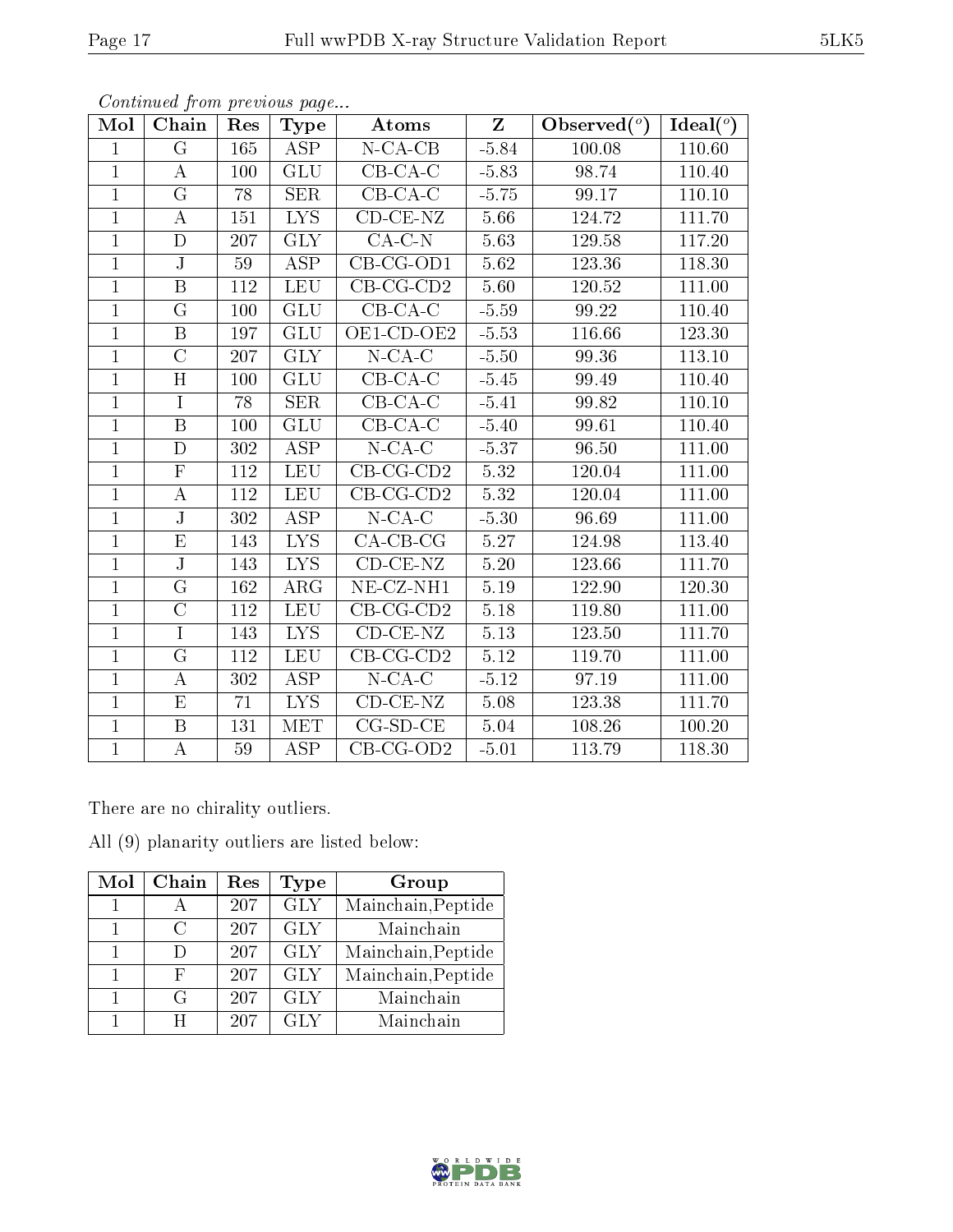#### $5.2$  Too-close contacts  $(i)$

In the following table, the Non-H and H(model) columns list the number of non-hydrogen atoms and hydrogen atoms in the chain respectively. The H(added) column lists the number of hydrogen atoms added and optimized by MolProbity. The Clashes column lists the number of clashes within the asymmetric unit, whereas Symm-Clashes lists symmetry related clashes.

| Mol            | Chain                   | $\overline{\text{Non-H}}$ | H (model)        | $H(\text{added})$ | Clashes          | $Symm$ -Clashes  |
|----------------|-------------------------|---------------------------|------------------|-------------------|------------------|------------------|
| $\mathbf{1}$   | $\bf{A}$                | $\overline{2051}$         | $\overline{0}$   | 1917              | $\overline{19}$  | $\overline{0}$   |
| $\overline{1}$ | $\overline{\mathrm{B}}$ | 2021                      | $\boldsymbol{0}$ | 1893              | $\overline{25}$  | $\boldsymbol{0}$ |
| $\overline{1}$ | $\overline{\rm C}$      | 2044                      | $\boldsymbol{0}$ | 1915              | $23\,$           | $\boldsymbol{0}$ |
| $\overline{1}$ | $\overline{D}$          | 2050                      | $\boldsymbol{0}$ | 1915              | 11               | $\boldsymbol{0}$ |
| $\mathbf 1$    | $\overline{E}$          | 2014                      | $\overline{0}$   | 1899              | $19\,$           | $\boldsymbol{0}$ |
| $\overline{1}$ | $\overline{\mathrm{F}}$ | $\overline{2038}$         | $\overline{0}$   | 1901              | $\overline{13}$  | $\overline{0}$   |
| $\mathbf 1$    | $\overline{G}$          | $\frac{1}{204}$ 7         | $\boldsymbol{0}$ | 1921              | $21\,$           | $\boldsymbol{0}$ |
| $\overline{1}$ | $\overline{\rm H}$      | $\overline{2045}$         | $\overline{0}$   | 1914              | $\overline{25}$  | $\overline{0}$   |
| $\overline{1}$ | $\overline{I}$          | $\sqrt{2008}$             | $\overline{0}$   | 1877              | $\overline{12}$  | $\boldsymbol{0}$ |
| $\mathbf{1}$   | $\overline{\text{J}}$   | 2044                      | $\overline{0}$   | 1912              | $28\,$           | $\boldsymbol{0}$ |
| $\overline{2}$ | $\overline{A}$          | $\overline{1}$            | $\overline{0}$   | $\overline{0}$    | $\overline{0}$   | $\overline{0}$   |
| $\overline{2}$ | $\overline{B}$          | $\mathbf{1}$              | $\boldsymbol{0}$ | $\boldsymbol{0}$  | $\boldsymbol{0}$ | $\boldsymbol{0}$ |
| $\overline{2}$ | $\overline{\rm C}$      | $\overline{1}$            | $\overline{0}$   | $\overline{0}$    | $\overline{0}$   | $\overline{0}$   |
| $\overline{2}$ | D                       | $\overline{1}$            | $\overline{0}$   | $\overline{0}$    | $\overline{0}$   | $\boldsymbol{0}$ |
| $\overline{2}$ | E                       | $\overline{1}$            | $\boldsymbol{0}$ | $\boldsymbol{0}$  | $\boldsymbol{0}$ | $\boldsymbol{0}$ |
| $\overline{2}$ | $\overline{F}$          | $\overline{1}$            | $\boldsymbol{0}$ | $\boldsymbol{0}$  | $\boldsymbol{0}$ | $\boldsymbol{0}$ |
| $\overline{2}$ | $\overline{G}$          | $\overline{1}$            | $\boldsymbol{0}$ | $\overline{0}$    | $\boldsymbol{0}$ | $\boldsymbol{0}$ |
| $\overline{2}$ | $\overline{H}$          | $\overline{1}$            | $\boldsymbol{0}$ | $\boldsymbol{0}$  | $\boldsymbol{0}$ | $\boldsymbol{0}$ |
| $\overline{2}$ | $\rm I$                 | $\mathbf{1}$              | $\boldsymbol{0}$ | $\boldsymbol{0}$  | $\boldsymbol{0}$ | $\boldsymbol{0}$ |
| $\overline{2}$ | $\overline{\text{J}}$   | $\mathbf{1}$              | $\boldsymbol{0}$ | $\boldsymbol{0}$  | $\boldsymbol{0}$ | $\boldsymbol{0}$ |
| $\overline{3}$ | $\overline{E}$          | $\overline{1}$            | $\overline{0}$   | $\overline{0}$    | $\overline{0}$   | $\overline{0}$   |
| $\overline{4}$ | $\boldsymbol{A}$        | $\overline{112}$          | $\overline{0}$   | $\overline{0}$    | $\overline{2}$   | $\overline{1}$   |
| $\overline{4}$ | $\overline{\mathrm{B}}$ | $\overline{83}$           | $\overline{0}$   | $\overline{0}$    | $\overline{3}$   | $\overline{0}$   |
| $\overline{4}$ | $\overline{\rm C}$      | 103                       | $\boldsymbol{0}$ | $\boldsymbol{0}$  | $\overline{8}$   | $\boldsymbol{0}$ |
| $\overline{4}$ | $\overline{\rm D}$      | $\overline{112}$          | $\overline{0}$   | $\overline{0}$    | $\overline{3}$   | $\overline{1}$   |
| $\overline{4}$ | $\overline{E}$          | 110                       | $\overline{0}$   | $\overline{0}$    | $\overline{4}$   | $\overline{1}$   |
| $\overline{4}$ | $\overline{\mathrm{F}}$ | 90                        | $\boldsymbol{0}$ | $\boldsymbol{0}$  | $\mathbf{1}$     | $\overline{1}$   |
| $\overline{4}$ | $\overline{\mathrm{G}}$ | $\overline{98}$           | $\overline{0}$   | $\overline{0}$    | $\overline{3}$   | $\overline{0}$   |
| $\overline{4}$ | $\overline{\rm H}$      | $\overline{77}$           | $\overline{0}$   | $\overline{0}$    | $\overline{3}$   | $\boldsymbol{0}$ |
| $\overline{4}$ | $\overline{I}$          | $\overline{90}$           | $\overline{0}$   | $\overline{0}$    | $\overline{3}$   | $\overline{0}$   |
| $\overline{4}$ | $\overline{\text{J}}$   | 86                        | $\boldsymbol{0}$ | $\overline{0}$    | $\overline{7}$   | $\boldsymbol{0}$ |
| All            | All                     | 21334                     | $\overline{0}$   | 19064             | 190              | $\overline{2}$   |

The all-atom clashscore is defined as the number of clashes found per 1000 atoms (including hydrogen atoms). The all-atom clashscore for this structure is 5.

All (190) close contacts within the same asymmetric unit are listed below, sorted by their clash magnitude.

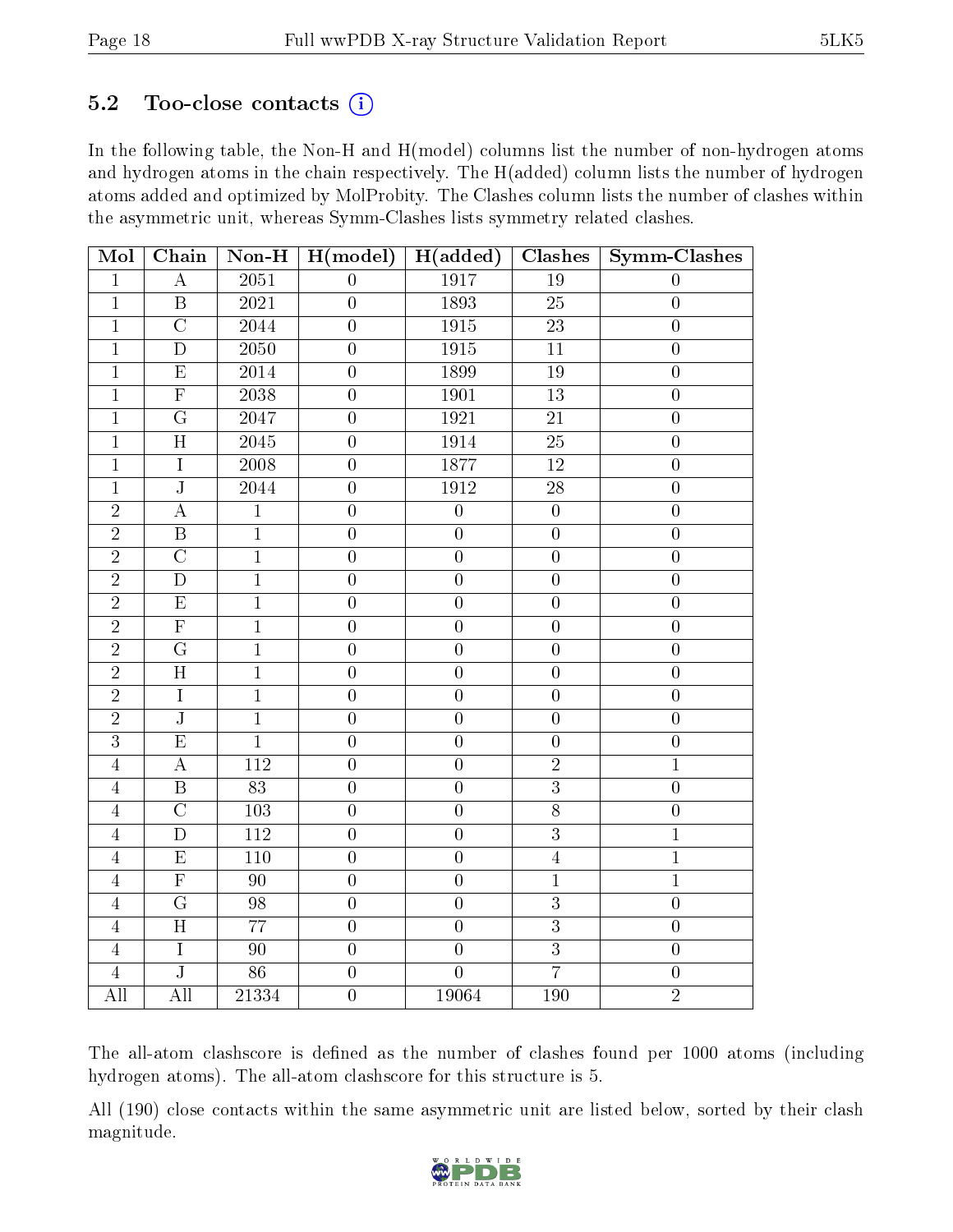| Atom-1                  | Atom-2                        | Interatomic    | Clash         |  |
|-------------------------|-------------------------------|----------------|---------------|--|
|                         |                               | distance $(A)$ | overlap $(A)$ |  |
| 1:C:113:PHE:HB2         | 1:C:313:VAL:HG13              | 1.38           | 1.05          |  |
| 1:C:197:GLU:OE2         | 4:C:601:HOH:O                 | 1.77           | 1.01          |  |
| $1:$ F:142:LYS:HE2      | $1:$ F:165:ASP:OD2            | 1.74           | 0.88          |  |
| 1: D: 142: LYS: HE2     | 1: D: 165: ASP: OD2           | 1.73           | 0.86          |  |
| 1:J:142:LYS:HE2         | 1:J:165:ASP:OD2               | 1.74           | 0.86          |  |
| 1:C:113:PHE:HB2         | 1:C:313:VAL:CG1               | 2.11           | 0.81          |  |
| 1:H:61:GLU:HB2          | 4:H:605:HOH:O                 | 1.80           | 0.78          |  |
| 1:H:98:LYS:HE3          | $1:$ H $:100:$ GLU $:$ H $G3$ | 1.68           | 0.76          |  |
| 1:E:42:HIS:NE2          | 4:E:501:HOH:O                 | 2.19           | 0.75          |  |
| $1:$ F:166:ASP:OD1      | 1:F:170:HIS:HE1               | 1.70           | 0.73          |  |
| 1:G:98:LYS:HE3          | 1:G:100:GLU:HG3               | 1.70           | 0.72          |  |
| 1:E:366:ARG:C           | 4:ES:537:HOH:O                | 2.28           | 0.72          |  |
| 1:C:64:LYS:HE3          | 4:I:683:HOH:O                 | 1.89           | 0.71          |  |
| 1:C:139:PRO:HD2         | 4:C:682:HOH:O                 | 1.89           | 0.71          |  |
| 1:I:35:SER:HB3          | 4:I:656:HOH:O                 | 1.92           | 0.70          |  |
| 1: B:98: LYS: HE2       | 1:B:100:GLU:HG3               | 1.72           | 0.69          |  |
| 1:J:19:PRO:HD2          | 4:J:626:HOH:O                 | 1.93           | 0.69          |  |
| 1: A:98: LYS: HE2       | 1: A: 100: GLU: HG3           | 1.75           | 0.68          |  |
| 1:C:363:GLU:HA          | 4:C:699:HOH:O                 | 1.94           | 0.67          |  |
| 1:C:185:LYS:HE2         | 4:C:619:HOH:O                 | 1.94           | 0.66          |  |
| 4:B:638:HOH:O           | 1:F:87:LYS:HE3                | 1.96           | 0.65          |  |
| 1:E:137:CYS:O           | 1: E: 141: THR: OG1           | 2.16           | 0.63          |  |
| 1:A:117:LEU:HD21        | 1: A: 122: MET: HE2           | 1.80           | 0.63          |  |
| 1: E: 43: LYS: HE2      | 1: E:46: PHE: CE1             | 2.33           | 0.62          |  |
| $1:$ H:117: $LEU:$ HD21 | 1:H:122:MET:HE2               | 1.80           | 0.62          |  |
| 1:J:117:LEU:HD21        | 1:J:122:MET:HE2               | 1.82           | 0.60          |  |
| 4:F:607:HOH:O           | 1:J:87:LYS:HE3                | 2.01           | 0.60          |  |
| 1:H:53:SER:HB2          | 1: H:64: LYS: HG2             | 1.84           | 0.59          |  |
| 1:G:185:LYS:HE2         | 4:G:544:HOH:O                 | 2.03           | 0.59          |  |
| 1:J:350:THR:HG21        | 4:J:667:HOH:O                 | 2.03           | 0.58          |  |
| 1:J:117:LEU:HD21        | 1:J:122:MET:CE                | 2.34           | 0.58          |  |
| 1:H:117:LEU:CD2         | 1:H:122:MET:HE2               | 2.35           | 0.57          |  |
| 1:J:117:LEU:CD2         | 1:J:122:MET:HE2               | 2.35           | 0.57          |  |
| 1:B:117:LEU:HD21        | 1:B:122:MET:CE                | 2.35           | 0.57          |  |
| 1:J:346:THR:O           | 1:J:350:THR:HG22              | 2.04           | 0.57          |  |
| 1:A:117:LEU:CD2         | 1: A: 122: MET: HE2           | 2.35           | 0.56          |  |
| 1:B:117:LEU:HD21        | 1:B:122:MET:HE2               | 1.85           | 0.56          |  |
| 1:G:117:LEU:HD21        | 1:G:122:MET:HE2               | 1.85           | 0.56          |  |
| 1:C:87:LYS:HE3          | 1:C:309:ASP:OD1               | 2.05           | 0.56          |  |
| 1:G:117:LEU:HD21        | 1:G:122:MET:CE                | 2.35           | 0.56          |  |
| 1: H:347: TRP: CZ2      | 1: H: 351: LYS: HD2           | 2.40           | 0.56          |  |
| 1:A:117:LEU:HD21        | 1: A: 122: MET:CE             | 2.36           | 0.56          |  |

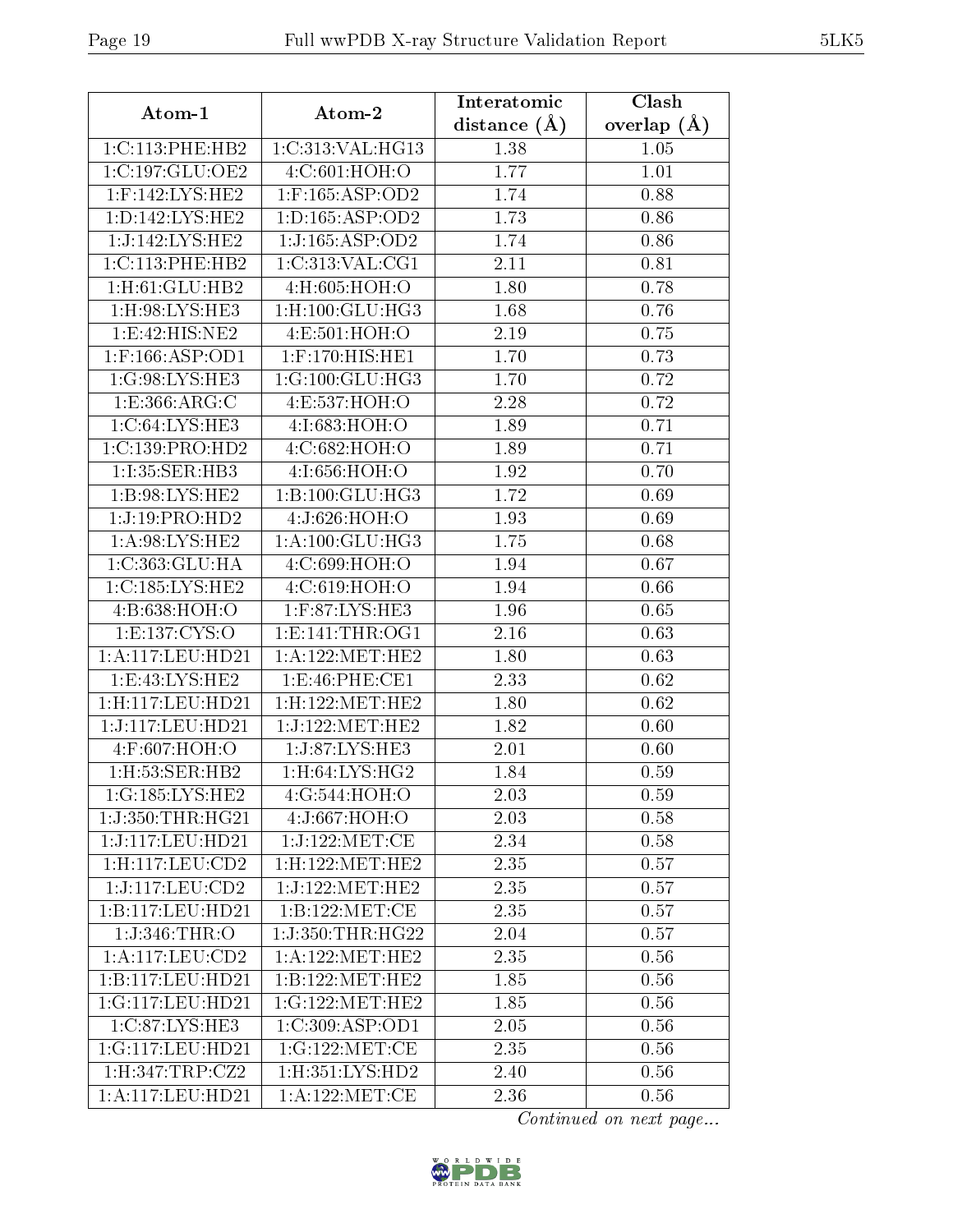|                                     |                                  | Interatomic       | Clash         |
|-------------------------------------|----------------------------------|-------------------|---------------|
| Atom-1                              | Atom-2                           | distance $(A)$    | overlap $(A)$ |
| 1:1:42:HIS:NE2                      | 4:I:603:HOH:O                    | 2.32              | 0.56          |
| 1:J:207:GLY:HA2                     | 4:J:620:HOH:O                    | 2.06              | 0.56          |
| 1:B:128:TYR:CZ                      | 1:B:131:MET:HE3                  | 2.41              | 0.56          |
| 1:G:78:SER:OG                       | 1:G:122:MET:CE                   | 2.53              | 0.56          |
| 1:G:195:SER:HB3                     | 1:G:197:GLU:OE2                  | $2.\overline{06}$ | 0.55          |
| 1:H:117:LEU:HD21                    | 1:H:122:MET:CE                   | 2.36              | 0.55          |
| 1:H:98:LYS:HE3                      | $1:$ H:100:GLU:CG                | 2.37              | 0.55          |
| 1:G:98:LYS:HE3                      | 1:G:100:GLU:CG                   | 2.38              | 0.54          |
| 1: B: 117: LEU: CD2                 | 1:B:122:MET:HE2                  | 2.38              | 0.54          |
| $1:C:173$ : THR: HB                 | 1:C:185:LYS:HB2                  | 1.90              | 0.54          |
| $1:J:102:ASN:H\overline{A}$         | 4:J:660:HOH:O                    | 2.08              | 0.54          |
| 1:B:78:SER:OG                       | 1:B:122:MET:CE                   | 2.55              | 0.53          |
| 1:J:160:ASP:OD1                     | 4:J:601:HOH:O                    | 2.19              | 0.53          |
| 1:G:173:THR:HB                      | 1:G:185:LYS:HB2                  | 1.91              | 0.53          |
| 1: D: 173: THR: HB                  | 1: D: 185: LYS: HB2              | 1.91              | 0.53          |
| 1:E:102:ASN:HB3                     | 1:G:139:PRO:HB2                  | 1.89              | 0.53          |
| 1: E:43: LYS: CE                    | 1:E:46:PHE:CE1                   | 2.92              | 0.53          |
| $1: H:302: \overline{ASP:O}$        | 1:H:305:ILE:HG12                 | 2.09              | 0.53          |
| $1:$ F:173:THR:HB                   | $1:$ F:185:LYS:HB2               | 1.90              | 0.53          |
| 1:F:61:GLU:OE1                      | $1:$ F:64:LYS:NZ                 | 2.36              | 0.53          |
| 1:1:173:THR:HB                      | 1:I:185:LYS:HB2                  | 1.91              | 0.53          |
| 1:G:117:LEU:CD2                     | 1:G:122:MET:HE2                  | 2.38              | 0.52          |
| 1: D: 197: GLU: OE2                 | 4:D:601:HOH:O                    | 2.19              | 0.52          |
| 1:J:173:THR:HB                      | 1:J:185:LYS:HB2                  | 1.90              | 0.52          |
| 1:B:142:LYS:NZ                      | 1: B: 165: ASP: OD2              | 2.38              | 0.52          |
| 1:E:173:THR:HB                      | 1: E: 185: LYS: HB2              | 1.92              | 0.52          |
| 1:B:61:GLU:OE1                      | 1: B:64: LYS:NZ                  | 2.36              | 0.52          |
| 1: D: 310: ASN: ND2                 | 4:D:605:HOH:O                    | 2.43              | 0.52          |
| 1:C:117:LEU:O                       | 4:C:602:HOH:O                    | 2.19              | 0.52          |
| 1: A:302: ASP:O                     | 1:A:305:ILE:HG12                 | 2.09              | 0.52          |
| 1:J:19:PRO:CD                       | 4:J:626:HOH:O                    | 2.56              | 0.52          |
| $1:C:200$ :TRP:H $\overline{B2}$    | 1:C:202:PHE:CE2                  | 2.45              | 0.52          |
| $1:G:200:\overline{\text{TRP:HB2}}$ | 1:G:202:PHE:CE2                  | 2.45              | 0.51          |
| 1:B:173:THR:HB                      | 1:B:185:LYS:HB2                  | 1.92              | 0.51          |
| $1:$ H:162:ARG:NE                   | 4:H:612:HOH:O                    | 2.43              | 0.51          |
| 1: B: 55: LYS: HE2                  | $1:$ F:309:ASP:OD2               | 2.11              | 0.51          |
| 1: A:173:THR:HB                     | 1: A: 185: LYS: HB2              | 1.93              | 0.51          |
| 1: E: 167: GLU: OE2                 | $1: E: 358: LYS: \overline{HE2}$ | 2.11              | 0.51          |
| 1:H:142:LYS:NZ                      | 1:H:165:ASP:OD2                  | 2.40              | 0.51          |
| 1:E:197:GLU:OE2                     | 4:E:502:HOH:O                    | 2.19              | 0.51          |
| 1:B:78:SER:HB2                      | 1:B:119:GLN:HE21                 | 1.76              | 0.51          |

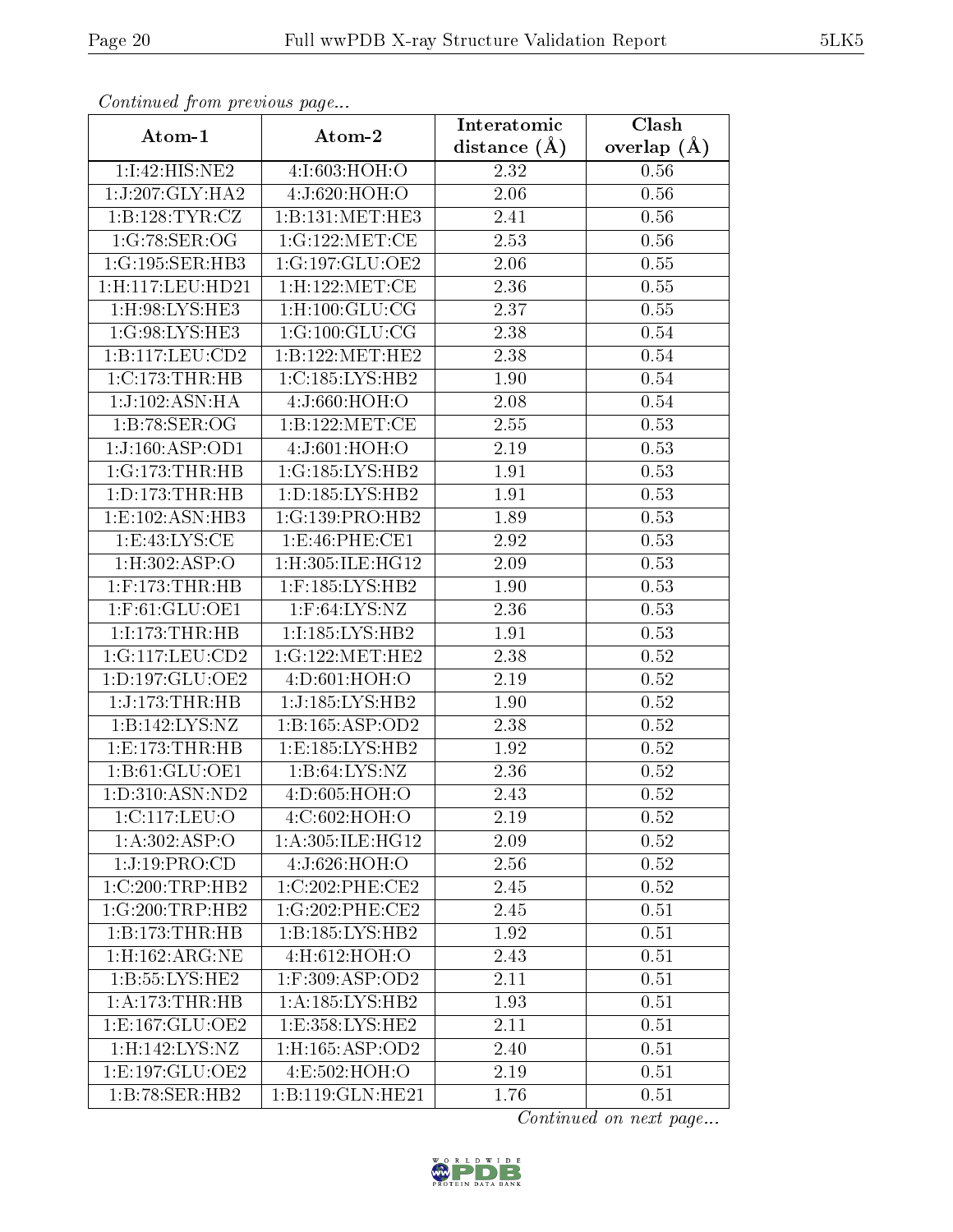| Continuea from previous page           |                            | Interatomic    | Clash         |  |
|----------------------------------------|----------------------------|----------------|---------------|--|
| Atom-1                                 | Atom-2                     | distance $(A)$ | overlap $(A)$ |  |
| 1:B:167:GLU:OE2                        | 1:B:358:LYS:HE2            | 2.11           | 0.51          |  |
| $1:$ F:167:GLU:OE2                     | 1:F:358:LYS:HE2            | 2.10           | 0.51          |  |
| $1:$ F:200:TRP:HB2                     | $1:$ F:202:PHE:CE2         | 2.46           | 0.50          |  |
| 1:I:167:GLU:OE2                        | 1:I:358:LYS:HE2            | 2.11           | 0.50          |  |
| 1:J:167:GLU:OE2                        | 1:J:358:LYS:HE2            | 2.12           | 0.50          |  |
| 1: H: 173: THR: HB                     | 1:H:185:LYS:HB2            | 1.93           | 0.50          |  |
| 1:I:314:LEU:HD21                       | 1:I:330:PHE:CD2            | 2.47           | 0.50          |  |
| 1: C: 143: LYS: HE2                    | 1:C:145:HIS:CE1            | 2.46           | 0.50          |  |
| 1:C:167:GLU:OE2                        | 1:C:358:LYS:HE2            | 2.12           | 0.50          |  |
| 1:J:200:TRP:HB2                        | 1:J:202:PHE:CE2            | 2.47           | 0.50          |  |
| 1:D:167:GLU:OE2                        | 1: D: 358: LYS: HE2        | 2.12           | 0.50          |  |
| 1:H:167:GLU:OE2                        | 1:H:358:LYS:HE2            | 2.12           | 0.50          |  |
| 1: D: 61: GLU: OE1                     | 1: D:64: LYS: NZ           | 2.39           | 0.49          |  |
| 1:A:167:GLU:OE2                        | 1: A:358:LYS:HE2           | 2.11           | 0.49          |  |
| 1:C:110:VAL:HG22                       | 1:C:314:LEU:HD21           | 1.94           | 0.49          |  |
| 1:C:61:GLU:OE1                         | 1:C:64:LYS:HE2             | 2.13           | 0.49          |  |
| 1:A:18:GLU:N                           | 1:A:19:PRO:HD2             | 2.27           | 0.49          |  |
| 1:G:125:ASP:HB3                        | 4:G:593:HOH:O              | 2.13           | 0.49          |  |
| $1:\overline{A:98:L}YS:\overline{HE2}$ | 1: A: 100: GLU: CG         | 2.43           | 0.48          |  |
| 1:G:167:GLU:OE2                        | 1:G:358:LYS:HE2            | 2.13           | 0.48          |  |
| 1:B:18:GLU:N                           | 1:B:19:PRO:HD2             | 2.28           | 0.48          |  |
| 1:A:200:TRP:HB2                        | 1:A:202:PHE:CE2            | 2.49           | 0.47          |  |
| 1:B:200:TRP:HB2                        | 1:B:202:PHE:CE2            | 2.49           | 0.47          |  |
| 1:G:83:PRO:HA                          | 1:G:311:PHE:O              | 2.14           | 0.47          |  |
| 1:H:61:GLU:OE1                         | 1: H:64: LYS: NZ           | 2.38           | 0.47          |  |
| 1:A:143:LYS:NZ                         | 4:A:603:HOH:O              | 2.33           | 0.47          |  |
| 1: B: 150: TYR: O                      | 4:B:601:HOH:O              | 2.20           | 0.47          |  |
| 1:E:202:PHE:O                          | 1: E: 203: LEU: C          | 2.52           | 0.47          |  |
| 1:B:180:ASN:HB3                        | 1:B:197:GLU:OE2            | 2.15           | 0.47          |  |
| 1:G:142:LYS:HG3                        | 1:G:162:ARG:NH2            | 2.29           | 0.47          |  |
| 1:C:83:PRO:HA                          | 1:C:311:PHE:O              | 2.13           | 0.47          |  |
| $1:$ H $:200:$ TRP $:$ HB2             | $1:$ H $:202:$ PHE $:$ CE2 | 2.48           | 0.47          |  |
| 1:B:39:GLU:HB3                         | 4:B:645:HOH:O              | 2.14           | 0.46          |  |
| 1: E:200:TRP:HB2                       | 1:E:202:PHE:CE2            | 2.51           | 0.46          |  |
| 1:I:159:LYS:HD2                        | 1:1:192:GLU:CD             | 2.36           | 0.46          |  |
| 1:J:83:PRO:HA                          | 1:J:311:PHE:O              | 2.15           | 0.46          |  |
| 1: B:98: LYS: HE2                      | 1:B:100:GLU:CG             | 2.41           | 0.46          |  |
| 1:E:83:PRO:HA                          | 1: E: 311: PHE: O          | 2.15           | 0.46          |  |
| 1:A:360:LYS:O                          | 1: A: 364: GLU: HG2        | 2.16           | 0.46          |  |
| 1:J:159:LYS:HD2                        | 1:J:192:GLU:CD             | 2.36           | 0.46          |  |
| 1: B:360: LYS:O                        | 1:B:364:GLU:HG2            | 2.16           | 0.45          |  |

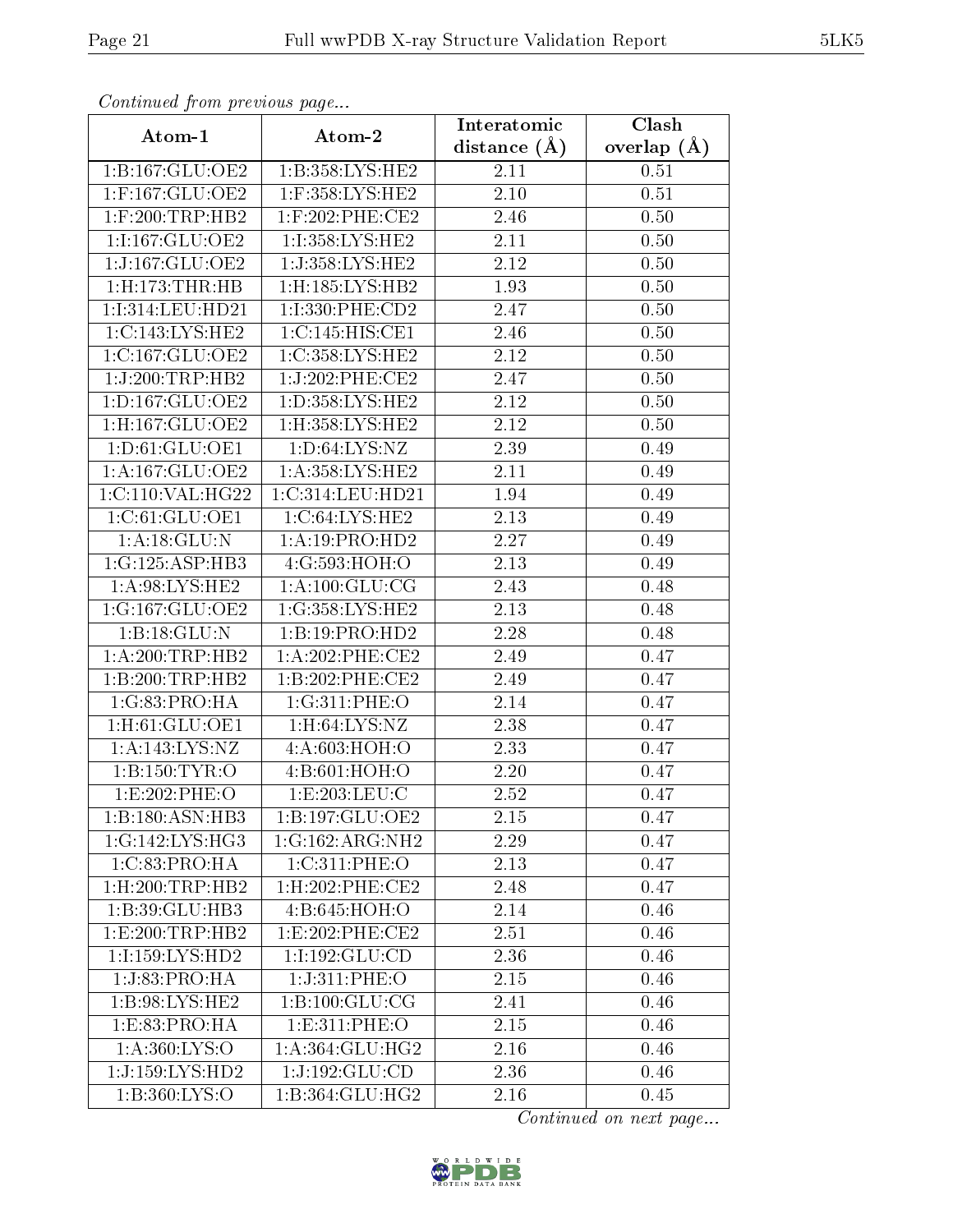| Comunaca jiom previous page  |                               | Interatomic       | Clash<br>overlap $(\AA)$ |  |
|------------------------------|-------------------------------|-------------------|--------------------------|--|
| Atom-1                       | Atom-2                        | distance $(A)$    |                          |  |
| 1:A:180:ASN:HB3              | 1:A:197:GLU:OE2               | 2.17              | 0.45                     |  |
| 1:1:83:PRO:HA                | 1:I:311:PHE:O                 | 2.15              | 0.45                     |  |
| 1:J:360:LYS:O                | 1:J:364:GLU:HG2               | 2.15              | 0.45                     |  |
| 1:J:207:GLY:CA               | 4:J:620:HOH:O                 | 2.64              | 0.45                     |  |
| $1:$ F:360:LYS:O             | $1:$ F:364:GLU:HG2            | 2.17              | 0.45                     |  |
| 1:G:179:ASP:CG               | 4:G:529:HOH:O                 | 2.55              | 0.45                     |  |
| 1:B:83:PRO:HA                | 1:B:311:PHE:O                 | 2.16              | 0.45                     |  |
| 1: D: 200: TRP: HB2          | 1:D:202:PHE:CE2               | 2.52              | 0.45                     |  |
| 1:E:93:VAL:CG2               | 1: E: 112: LEU: HD11          | 2.47              | 0.45                     |  |
| 1:1:27:PHE:CZ                | 1:1:66:LEU:HG                 | 2.52              | 0.45                     |  |
| 1:G:61:GLU:OE1               | 1:G:64:LYS:NZ                 | 2.36              | 0.45                     |  |
| 1: H: 83: PRO: HA            | $1:$ H $:311:$ PHE $:$ O      | 2.16              | 0.45                     |  |
| 1:J:93:VAL:CG2               | 1:J:112:LEU:HD11              | 2.47              | 0.45                     |  |
| 1: D:67: GLN: HA             | 1:D:325:THR:O                 | 2.17              | 0.44                     |  |
| 1: D: 83: PRO:HA             | 1:D:311:PHE:O                 | 2.17              | 0.44                     |  |
| 1:J:39:GLU:OE2               | 1:J:48:LYS:HE3                | 2.17              | 0.44                     |  |
| $1:$ F:83:PRO:HA             | 1:F:311:PHE:O                 | 2.17              | 0.44                     |  |
| 1:G:159:LYS:HD2              | 1:G:192:GLU:CD                | 2.38              | 0.44                     |  |
| $1:$ H $:69:$ SER $:$ O      | 1:I:88:GLY:HA2                | 2.18              | 0.44                     |  |
| 1:1:200:TRP:HB2              | $1:1:202:$ PHE:CE2            | 2.53              | 0.44                     |  |
| 1:1:93:VAL:CG2               | 1:I:112:LEU:HD11              | 2.48              | 0.43                     |  |
| 1: D:62: LYS: HE2            | 4:D:706:HOH:O                 | 2.18              | 0.43                     |  |
| 1:H:35:SER:HB2               | 4:H:669:HOH:O                 | 2.18              | 0.43                     |  |
| 1:B:27:PHE:CZ                | 1:B:66:LEU:HG                 | 2.54              | 0.43                     |  |
| 1:C:159:LYS:HD2              | 1:C:192:GLU:CD                | 2.39              | 0.43                     |  |
| 1:A:302:ASP:HB3              | 1:A:305:ILE:HD11              | 2.00              | 0.43                     |  |
| 1: E:27: PHE: CZ             | 1: E:66: LEU: HG              | 2.54              | 0.43                     |  |
| 1: A: 364: GLU: CD           | 4:A:602:HOH:O                 | $\overline{2}.57$ | 0.43                     |  |
| 1:H:78:SER:HB3               | 1:H:122:MET:CE                | 2.49              | 0.43                     |  |
| 1:H:93:VAL:CG2               | 1:H:112:LEU:HD11              | 2.49              | 0.43                     |  |
| 1:B:128:TYR:OH               | 1:B:131:MET:HE3               | 2.19              | 0.43                     |  |
| 1:G:27:PHE:CZ                | 1:G:66:LEU:HG                 | 2.54              | 0.42                     |  |
| 1: A:303: PRO:CB             | 1:C:50:VAL:HG11               | 2.48              | 0.42                     |  |
| $1:$ F:67:GLN:HA             | $1:$ F:325:THR:O              | 2.19              | 0.42                     |  |
| 1:A:83:PRO:HA                | 1: A:311: PHE:O               | 2.18              | 0.42                     |  |
| 1:H:130:ILE:HD12             | 1:H:148:PHE:CE1               | 2.53              | 0.42                     |  |
| 1:J:358:LYS:HE3              | 1:J:362:ASP:OD1               | 2.18              | 0.42                     |  |
| 1:H:316:LEU:N                | 1: H:316: LEU: CD1            | 2.82              | 0.42                     |  |
| 1:A:61:GLU:OE1               | 1: A:64: LYS:NZ               | 2.38              | 0.42                     |  |
| $1:B:102:ASN:H\overline{B3}$ | $1:$ H $:139:$ PRO $:$ HB $2$ | 2.00              | 0.42                     |  |
| 1:B:67:GLN:HA                | 1:B:325:THR:O                 | 2.20              | 0.42                     |  |

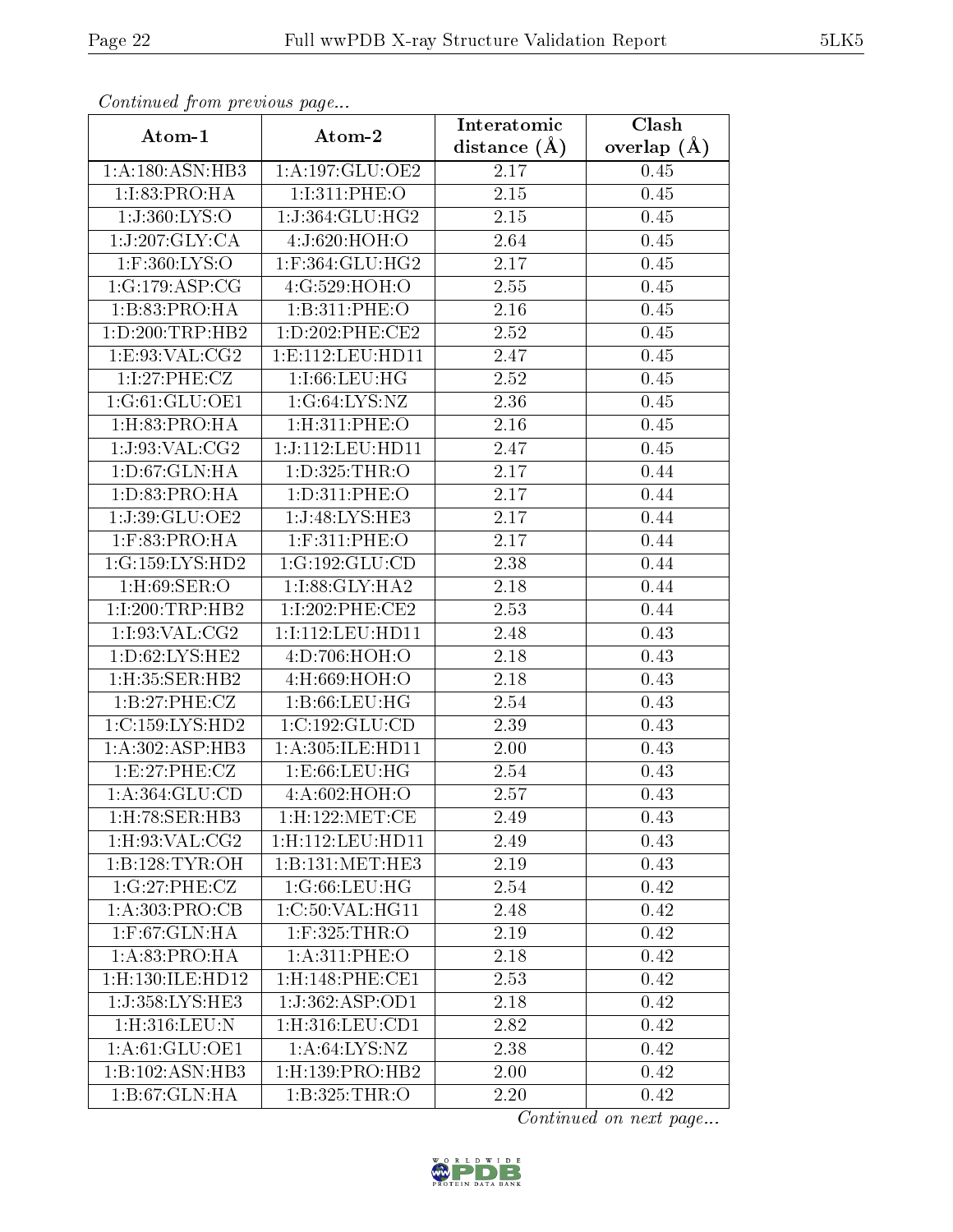|                             |                          | Interatomic       | Clash             |
|-----------------------------|--------------------------|-------------------|-------------------|
| Atom-1                      | Atom-2                   | distance $(A)$    | overlap $(\AA)$   |
| 1: E: 128: TYR: N           | 4:E:505:HOH:O            | 2.39              | 0.42              |
| 1: D: 93: VAL: CG2          | 1: D: 112: LEU: HD11     | 2.49              | $0.42\,$          |
| $1:$ F:27:PHE:CZ            | $1:$ F:66:LEU:HG         | 2.55              | 0.42              |
| 1:C:67:GLN:HA               | 1:C:325:THR:O            | 2.20              | 0.42              |
| 1: B: 55: LYS: CE           | $1:$ F:309:ASP:OD2       | 2.68              | 0.42              |
| 1:J:78:SER:HB3              | 1:J:122:MET:CE           | $2.50\,$          | 0.42              |
| 1:C:87:LYS:CE               | 1:C:309:ASP:OD1          | 2.67              | 0.41              |
| 1:G:67:GLN:HA               | 1:G:325:THR:O            | 2.20              | 0.41              |
| 1:I:67:GLN:HA               | 1:I:325:THR:O            | 2.20              | 0.41              |
| 1:J:67:GLN:HA               | 1:J:325:THR:O            | $\overline{2.20}$ | 0.41              |
| 1: E: 143: LYS: HE2         | 1:E:145:HIS:CE1          | 2.55              | 0.41              |
| $1:G:197:GLU:\overline{H}$  | 1:G:197:GLU:CD           | 2.23              | 0.41              |
| 1: H: 67: GLN: HA           | $1:$ H $:325:$ THR $:$ O | 2.20              | 0.41              |
| 1:J:27:PHE:CZ               | 1:J:66:LEU:HG            | 2.56              | $\overline{0.41}$ |
| 1:J:93:VAL:HG22             | 1:J:112:LEU:HD11         | 2.02              | 0.41              |
| 1:J:78:SER:HB3              | 1:J:122:MET:HE1          | 2.00              | 0.41              |
| 1:J:61:GLU:OE1              | 1:J:64:LYS:NZ            | 2.37              | 0.41              |
| 1:C:84:PHE:HB3              | 4:C:604:HOH:O            | $\overline{2.21}$ | 0.41              |
| 1: H: 27: PHE: CZ           | $1:$ H:66:LEU:HG         | $\overline{2.56}$ | 0.41              |
| 1: E: 78: SER: HB2          | 1:E:313:VAL:CG1          | 2.51              | 0.41              |
| 1: A:67:GLN:HA              | 1:A:325:THR:O            | $\overline{2.21}$ | 0.41              |
| 1:E:93:VAL:HG22             | 1: E: 112: LEU: HD11     | 2.03              | 0.41              |
| 1:C:185:LYS:CE              | 4:C:619:HOH:O            | 2.62              | 0.40              |
| 1:E:67:GLN:HA               | 1:E:325:THR:O            | $\overline{2.21}$ | 0.40              |
| $1:C:310:ASN:\overline{HA}$ | 4:C:606:HOH:O            | 2.20              | 0.40              |

All (2) symmetry-related close contacts are listed below. The label for Atom-2 includes the symmetry operator and encoded unit-cell translations to be applied.

| Atom-1        | Atom-2                                   | Interatomic<br>distance $(\AA)$ | Clash<br>overlap $(A)$ |
|---------------|------------------------------------------|---------------------------------|------------------------|
|               | $4:A:659:HOH:O$   $4:F:684:HOH:O[4 555]$ | 197                             |                        |
| 4:D:709:HOH:O | 4: E: 601: HOH: O[3 564]                 | 2.15                            |                        |

#### 5.3 Torsion angles (i)

#### 5.3.1 Protein backbone (i)

In the following table, the Percentiles column shows the percent Ramachandran outliers of the chain as a percentile score with respect to all X-ray entries followed by that with respect to entries of similar resolution.

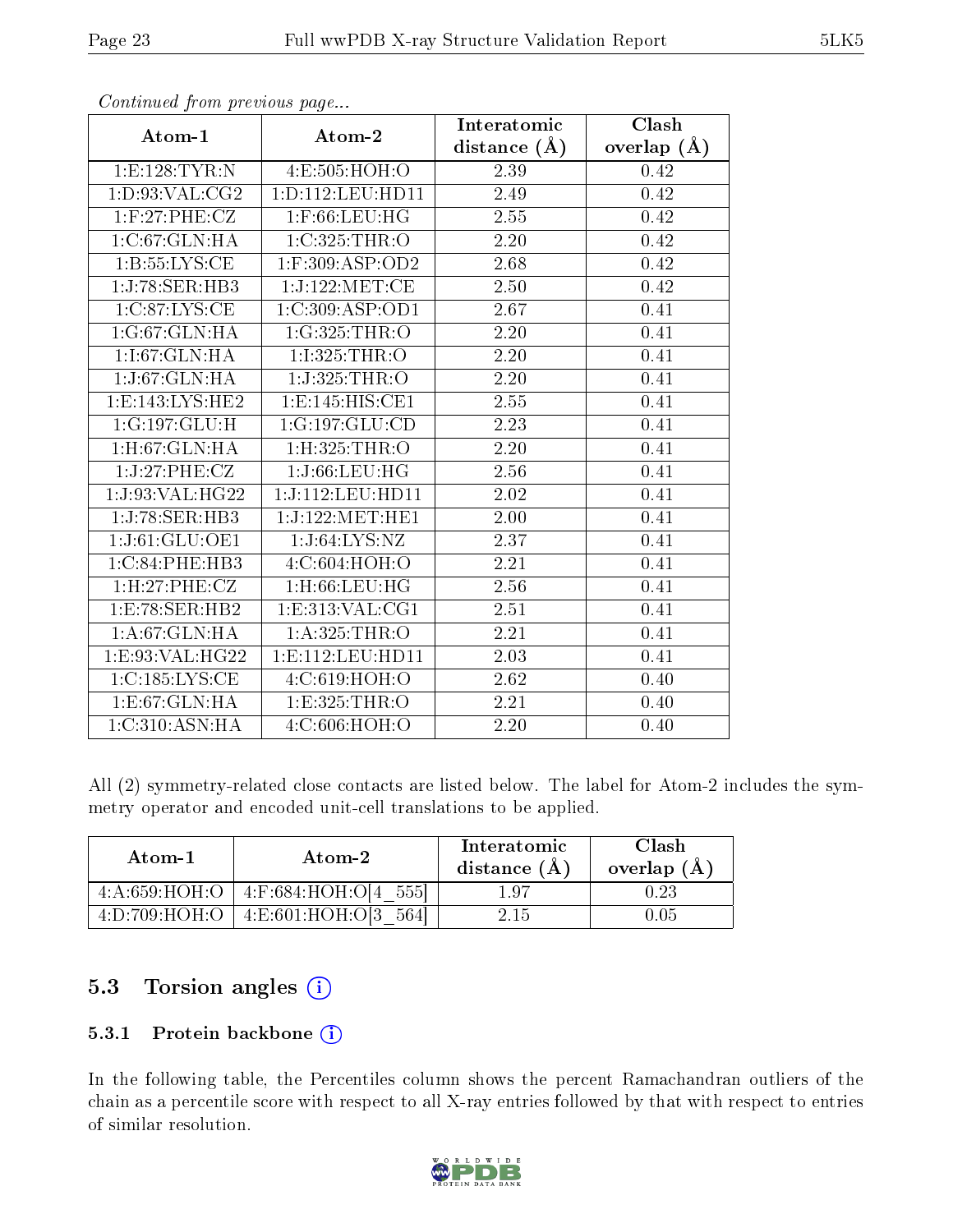| Mol          | Chain         | Analysed        | Favoured     | Allowed   | Outliers   | Percentiles |
|--------------|---------------|-----------------|--------------|-----------|------------|-------------|
| 1            | A             | $254/265(96\%)$ | 245 (96%)    | $8(3\%)$  | $1(0\%)$   | 34<br>42    |
| 1            | B             | 247/265(93%)    | 237 (96%)    | $9(4\%)$  | $1(0\%)$   | 34<br>42    |
| 1            | $\mathcal{C}$ | $254/265(96\%)$ | 245 $(96\%)$ | $7(3\%)$  | $2(1\%)$   | 19<br>23    |
| 1            | D             | $254/265(96\%)$ | 244 (96%)    | $9(4\%)$  | $1(0\%)$   | 34<br>42    |
| 1            | Е             | $245/265(92\%)$ | 236 (96%)    | $8(3\%)$  | $1(0\%)$   | 34<br>42    |
| 1.           | $_{\rm F}$    | $253/265(96\%)$ | 242 (96%)    | $10(4\%)$ | $1(0\%)$   | 34<br>42    |
| 1            | G             | $253/265(96\%)$ | 246 (97%)    | 6 $(2\%)$ | $1(0\%)$   | 34<br>42    |
| $\mathbf{1}$ | H             | $253/265(96\%)$ | 244 (96%)    | $8(3\%)$  | $1(0\%)$   | 34<br>42    |
| 1            | L             | 246/265(93%)    | 238 (97%)    | 7(3%)     | $1(0\%)$   | 34<br>42    |
| 1            | $\bf J$       | $253/265(96\%)$ | 244 (96%)    | $8(3\%)$  | $1(0\%)$   | 34<br>42    |
| All          | All           | 2512/2650 (95%) | 2421 (96%)   | 80 (3%)   | 11 $(0\%)$ | 34<br>42    |

The Analysed column shows the number of residues for which the backbone conformation was analysed, and the total number of residues.

All (11) Ramachandran outliers are listed below:

| Mol | Chain  | Res | <b>Type</b> |
|-----|--------|-----|-------------|
| 1   | С      | 302 | $\rm{ASP}$  |
| 1   | B      | 321 | VAL         |
| 1   | $\Box$ | 321 | VAL         |
| 1   | E      | 321 | VAL         |
| 1   | F      | 321 | VAL         |
| 1   | G      | 321 | <b>VAL</b>  |
| 1   | Η      | 321 | VAL         |
| 1   | J      | 321 | <b>VAL</b>  |
| 1   | C      | 321 | VAL         |
| 1   |        | 321 | VAL         |
|     |        | 321 | VAI.        |

#### 5.3.2 Protein sidechains (i)

In the following table, the Percentiles column shows the percent sidechain outliers of the chain as a percentile score with respect to all X-ray entries followed by that with respect to entries of similar resolution.

The Analysed column shows the number of residues for which the sidechain conformation was analysed, and the total number of residues.

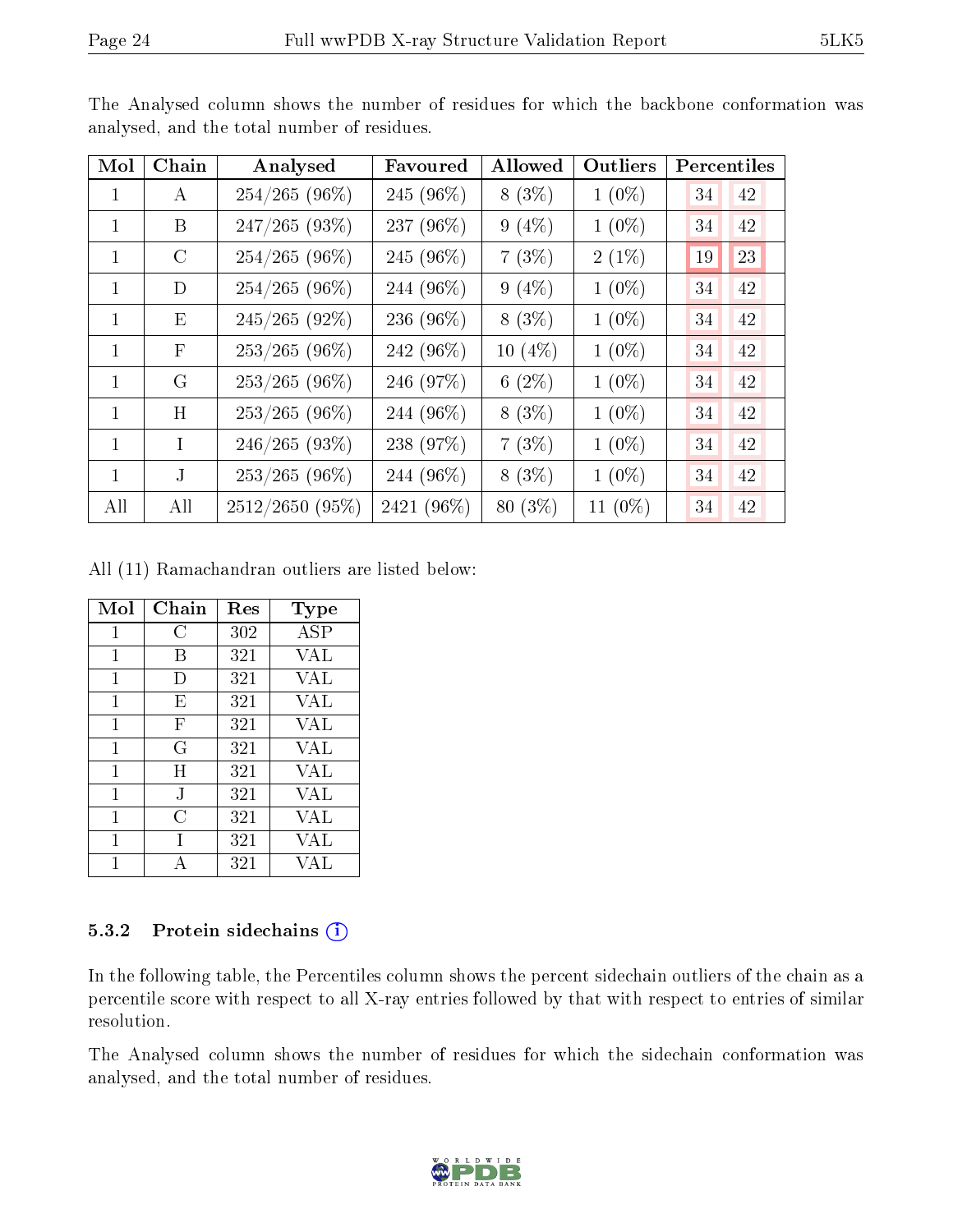| Mol          | Chain         | Analysed        | Rotameric  | Outliers  | <b>Percentiles</b> |    |
|--------------|---------------|-----------------|------------|-----------|--------------------|----|
| 1            | A             | 222/231 (96%)   | 218 (98%)  | $4(2\%)$  | 59                 | 75 |
| 1            | B             | 219/231 (95%)   | 215 (98%)  | $4(2\%)$  | 59                 | 75 |
| 1            | $\mathcal{C}$ | 222/231 (96%)   | 217 (98%)  | $5(2\%)$  | 50                 | 67 |
| 1            | D             | 222/231 (96%)   | 218 (98%)  | $4(2\%)$  | 59                 | 75 |
| 1            | E             | 219/231 (95%)   | 215 (98%)  | $4(2\%)$  | 59                 | 75 |
| 1            | $\mathbf{F}$  | $220/231(95\%)$ | 215 (98%)  | $5(2\%)$  | 50                 | 67 |
| 1            | G             | $222/231(96\%)$ | 216 (97%)  | 6(3%)     | 44                 | 61 |
| $\mathbf{1}$ | H             | $222/231(96\%)$ | 214 (96%)  | $8(4\%)$  | 35                 | 49 |
| 1            | T             | 217/231 (94%)   | 211 (97%)  | 6(3%)     | 43                 | 60 |
| 1            | J.            | 221/231 (96%)   | 217 (98%)  | $4(2\%)$  | 59                 | 75 |
| All          | All           | 2206/2310 (96%) | 2156 (98%) | $50(2\%)$ | 50                 | 67 |

All (50) residues with a non-rotameric sidechain are listed below:

| Mol            | Chain                   | Res              | Type                                |
|----------------|-------------------------|------------------|-------------------------------------|
| $\overline{1}$ | $\overline{\rm A}$      | 143              | <b>LYS</b>                          |
| $\mathbf{1}$   | $\overline{\rm A}$      | 162              | $\rm{ARG}$                          |
| $\overline{1}$ | $\overline{\rm A}$      | 206              | $\overline{\text{SER}}$             |
| $\mathbf{1}$   | $\overline{\rm A}$      | 310              | <b>ASN</b>                          |
| $\overline{1}$ | $\overline{\mathrm{B}}$ | 48               | $\overline{\text{LYS}}$             |
| $\overline{1}$ | $\overline{\mathrm{B}}$ | 143              | <b>LYS</b>                          |
| $\overline{1}$ | $\overline{\mathrm{B}}$ | 153              | <b>LYS</b>                          |
| $\overline{1}$ | $\overline{B}$          | 310              | $\overline{\mathrm{ASN}}$           |
| $\overline{1}$ | $\overline{\rm C}$      | 110              | <b>VAL</b>                          |
| $\overline{1}$ | $\overline{\rm C}$      | 136              | ILE                                 |
| $\overline{1}$ | $\overline{\rm C}$      | 142              | $\overline{\text{LYS}}$             |
| $\overline{1}$ | $\overline{\rm C}$      | 143              | $\overline{L}YS$                    |
| $\overline{1}$ | $\overline{\rm C}$      | $\overline{206}$ | $\overline{\text{SER}}$             |
| $\overline{1}$ | $\overline{\rm D}$      | 87               | $\overline{\text{LYS}}$             |
| $\overline{1}$ | $\overline{\rm D}$      | 143              | $\overline{\text{LYS}}$             |
| $\overline{1}$ | $\overline{\rm D}$      | 197              | $\mathrm{GL} \overline{\mathrm{U}}$ |
| $\overline{1}$ | $\overline{\rm D}$      | $\overline{206}$ | <b>SER</b>                          |
| $\overline{1}$ | $\overline{E}$          | $\overline{35}$  | SER                                 |
| $\overline{1}$ | $\overline{\mathrm{E}}$ | 141              | THR                                 |
| $\overline{1}$ | $\overline{\mathrm{E}}$ | 142              | $\overline{\text{LYS}}$             |
| $\overline{1}$ | $\overline{\mathrm{E}}$ | 143              | $\overline{\text{LYS}}$             |
| $\overline{1}$ | $\overline{\mathrm{F}}$ | 143              | $\overline{\mathrm{LYS}}$           |
| $\overline{1}$ | $\overline{\mathrm{F}}$ | 162              | $\rm{ARG}$                          |
| $\overline{1}$ | $\overline{\mathrm{F}}$ | 206              | <b>SER</b>                          |

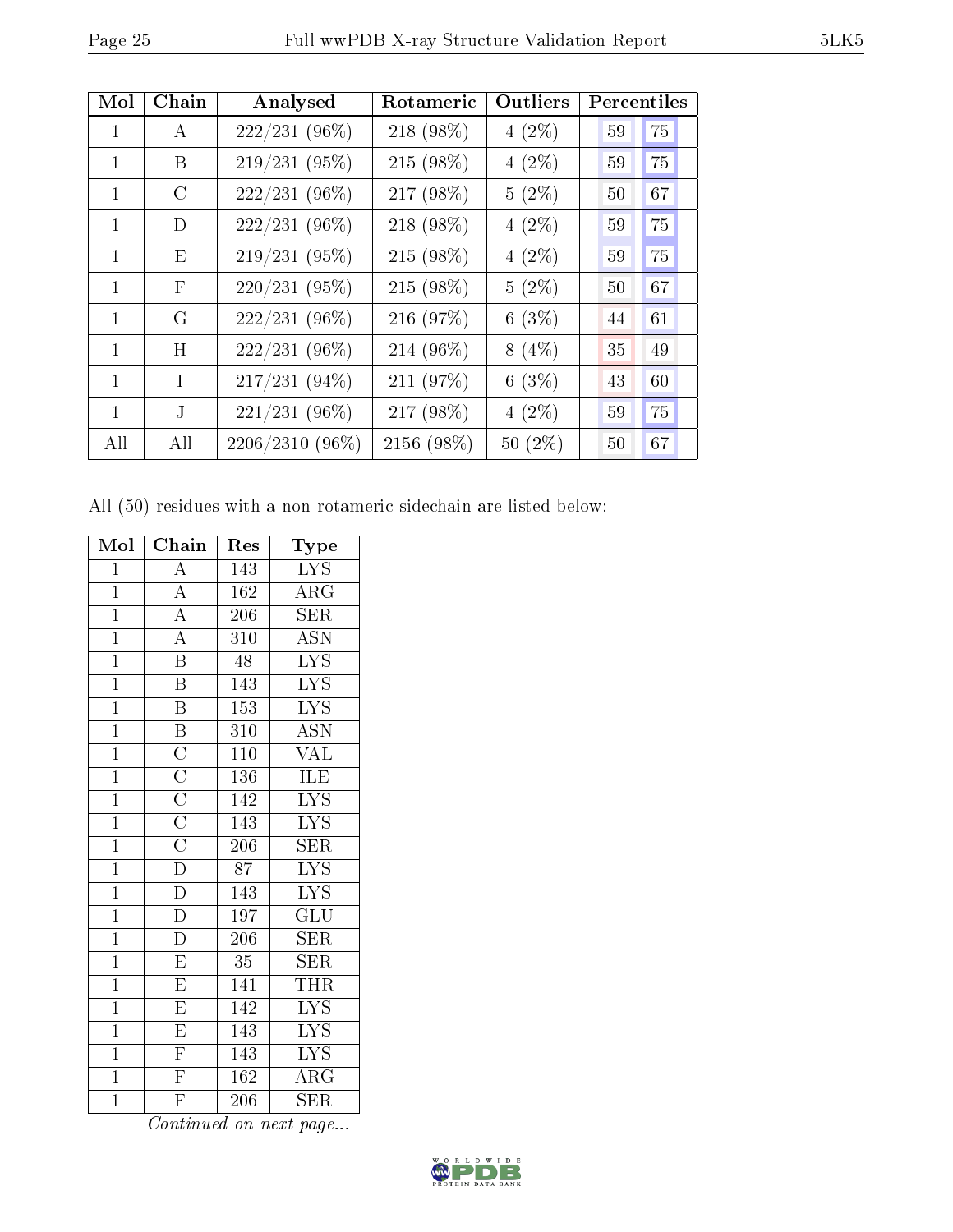| Mol            | . <i>.</i> .<br>$\overline{\text{Chain}}$ | r -<br>Res        | $\mathbf{r}$ $\mathbf{v}$<br>Type |
|----------------|-------------------------------------------|-------------------|-----------------------------------|
| $\overline{1}$ | $\overline{\mathrm{F}}$                   | 310               | <b>ASN</b>                        |
| $\mathbf{1}$   | $\overline{\mathrm{F}}$                   | 363               | GLU                               |
| $\overline{1}$ | $\overline{\mathrm{G}}$                   | 48                | $\overline{\text{LYS}}$           |
| $\mathbf{1}$   | $\overline{\mathrm{G}}$                   | $55\,$            | $\overline{\text{LYS}}$           |
| $\overline{1}$ | $\overline{\mathrm{G}}$                   | $\overline{1}$ 43 | $\overline{\mathrm{LYS}}$         |
| $\mathbf{1}$   | $\overline{\mathrm{G}}$                   | 162               | $\rm{ARG}$                        |
| $\overline{1}$ | $\overline{\mathrm{G}}$                   | 206               | <b>SER</b>                        |
| $\overline{1}$ | $\overline{\mathrm{G}}$                   | 364               | $\overline{{\rm GLU}}$            |
| $\mathbf{1}$   | $\overline{\rm H}$                        | 35                | <b>SER</b>                        |
| $\overline{1}$ | $\overline{\rm H}$                        | $\overline{55}$   | $\overline{\text{LYS}}$           |
| $\overline{1}$ | $\overline{\text{H}}$                     | 80                | <b>SER</b>                        |
| $\overline{1}$ | $\overline{\rm H}$                        | $14\overline{3}$  | $\overline{\text{LYS}}$           |
| $\overline{1}$ | $\overline{\rm H}$                        | 206               | <b>SER</b>                        |
| $\overline{1}$ | $\mathbf H$                               | 316               | LEU                               |
| $\overline{1}$ | $\overline{\rm H}$                        | 360               | $\overline{\text{LYS}}$           |
| $\mathbf{1}$   | $\overline{\text{H}}$                     | 366               | $\overline{\rm{ARG}}$             |
| $\overline{1}$ | Ī                                         | $\overline{43}$   | $\overline{\mathrm{LYS}}$         |
| $\mathbf{1}$   | $\overline{I}$                            | $\overline{1}36$  | ILE                               |
| $\overline{1}$ | $\overline{\mathrm{I}}$                   | 142               | $\overline{\rm LYS}$              |
| $\overline{1}$ | $\overline{\mathrm{I}}$                   | 162               | $\overline{\text{ARG}}$           |
| $\overline{1}$ | $\overline{I}$                            | 356               | $\overline{\text{GLN}}$           |
| $\overline{1}$ | Ī                                         | 365               | $\overline{\text{GLN}}$           |
| $\overline{1}$ | $\overline{\text{J}}$                     | 35                | <b>SER</b>                        |
| $\overline{1}$ | $\overline{\text{J}}$                     | $\overline{55}$   | $\overline{\text{LYS}}$           |
| $\overline{1}$ | $\overline{\mathbf{J}}$                   | 206               | <b>SER</b>                        |
| $\overline{1}$ | $\overline{\text{J}}$                     | $\overline{3}50$  | <b>THR</b>                        |

Some sidechains can be flipped to improve hydrogen bonding and reduce clashes. All (8) such sidechains are listed below:

| Mol | Chain | Res | <b>Type</b> |
|-----|-------|-----|-------------|
|     | B     | 70  | <b>GLN</b>  |
|     | В     | 119 | <b>GLN</b>  |
|     | B     | 365 | <b>GLN</b>  |
| 1   | Ð     | 70  | <b>GLN</b>  |
|     | I)    | 154 | <b>ASN</b>  |
|     | F     | 170 | HIS         |
|     | H     | 115 | <b>ASN</b>  |
|     |       | 115 | <b>ASN</b>  |

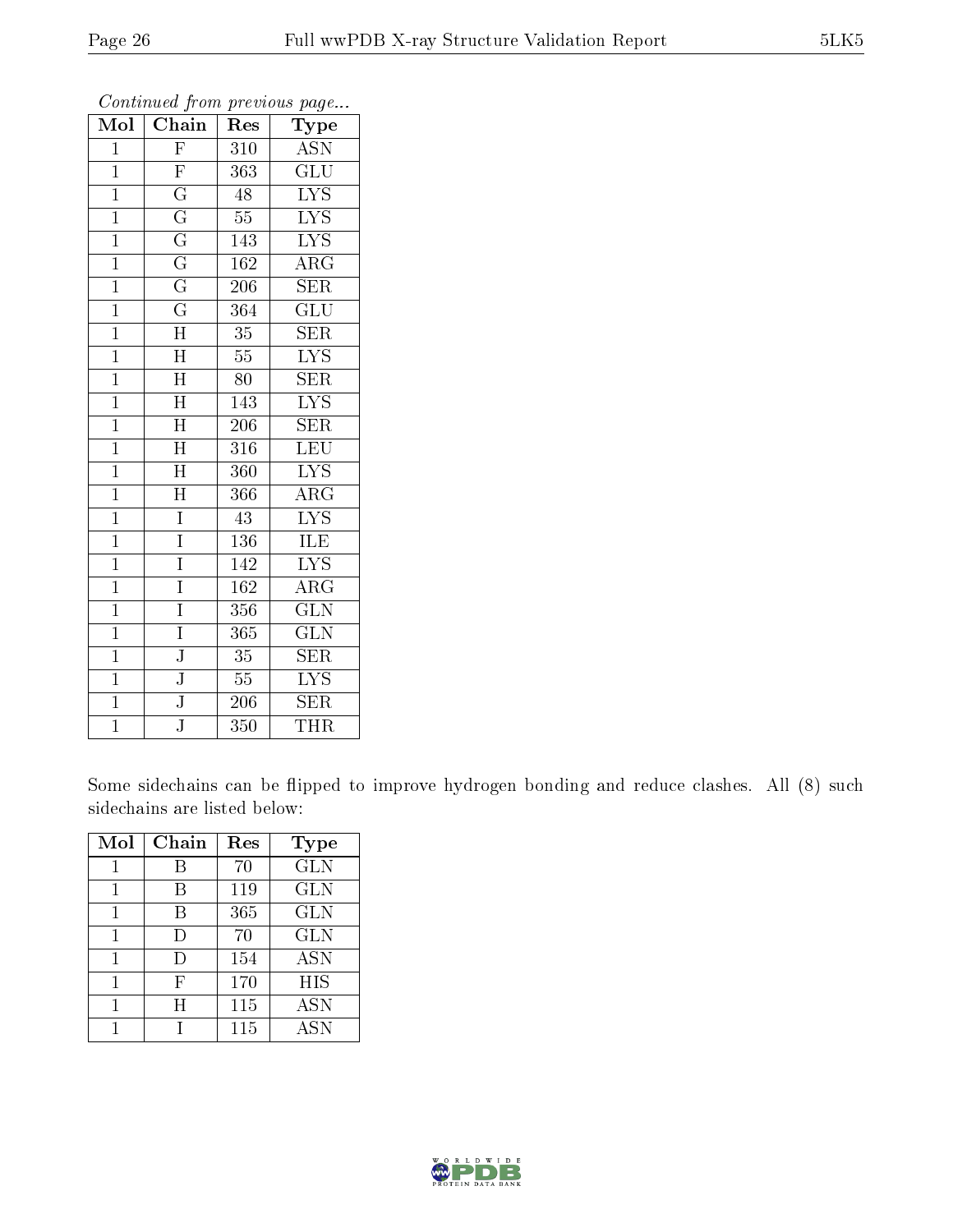#### 5.3.3 RNA (i)

There are no RNA molecules in this entry.

#### 5.4 Non-standard residues in protein, DNA, RNA chains (i)

There are no non-standard protein/DNA/RNA residues in this entry.

#### 5.5 Carbohydrates  $(i)$

There are no carbohydrates in this entry.

#### 5.6 Ligand geometry  $(i)$

Of 11 ligands modelled in this entry, 11 are monoatomic - leaving 0 for Mogul analysis.

There are no bond length outliers.

There are no bond angle outliers.

There are no chirality outliers.

There are no torsion outliers.

There are no ring outliers.

No monomer is involved in short contacts.

#### 5.7 [O](https://www.wwpdb.org/validation/2017/XrayValidationReportHelp#nonstandard_residues_and_ligands)ther polymers  $(i)$

There are no such residues in this entry.

#### 5.8 Polymer linkage issues  $(i)$

The following chains have linkage breaks:

|  | Mol   Chain   Number of breaks |
|--|--------------------------------|
|  |                                |

All chain breaks are listed below:

|  |  |  | $\mid$ Model $\mid$ Chain $\mid$ Residue-1 $\mid$ Atom-1 $\mid$ Residue-2 $\mid$ Atom-2 $\mid$ Distance (Å) |
|--|--|--|-------------------------------------------------------------------------------------------------------------|
|  |  |  |                                                                                                             |

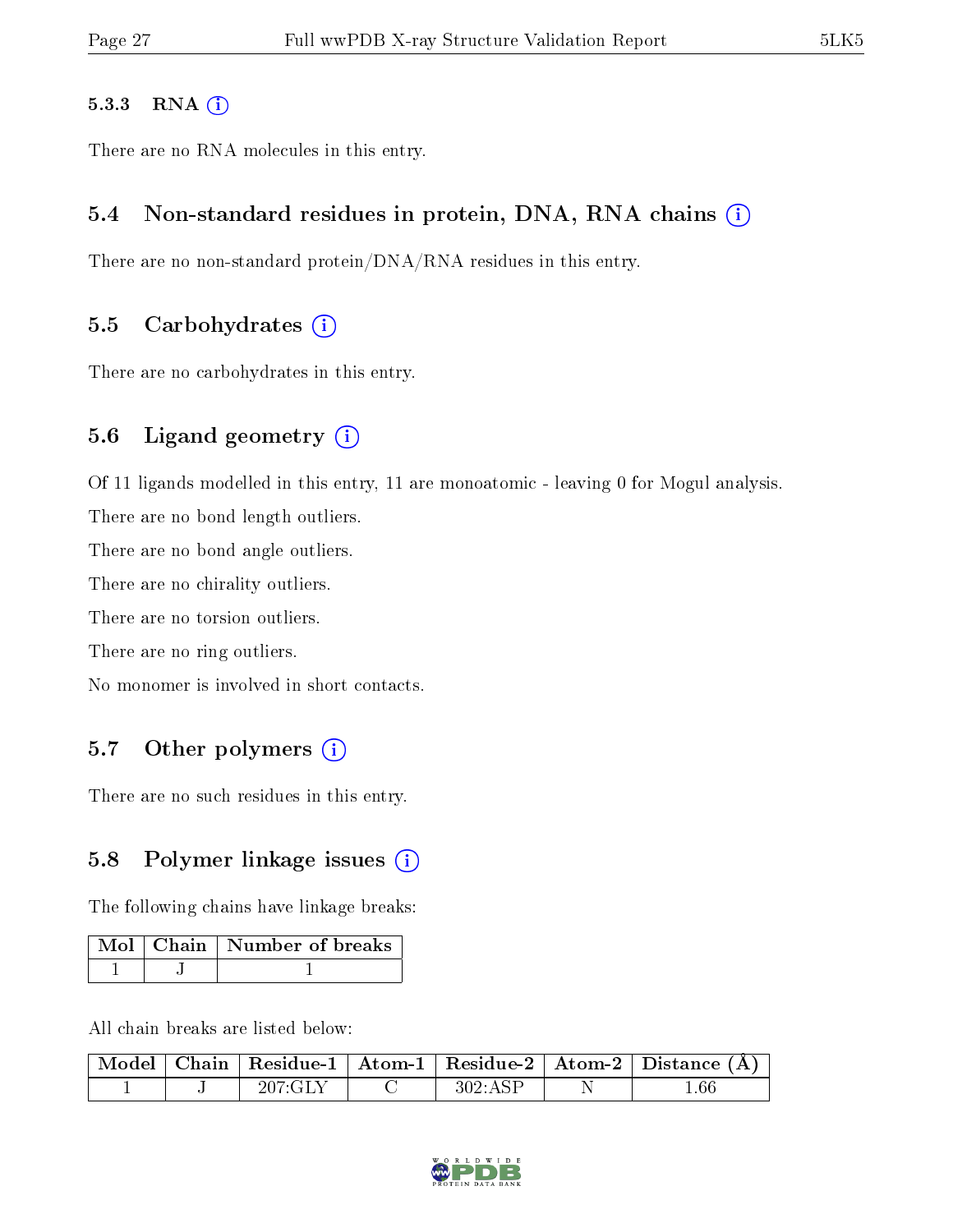### 6 Fit of model and data  $(i)$

#### 6.1 Protein, DNA and RNA chains  $(i)$

In the following table, the column labelled  $#RSRZ> 2'$  contains the number (and percentage) of RSRZ outliers, followed by percent RSRZ outliers for the chain as percentile scores relative to all X-ray entries and entries of similar resolution. The OWAB column contains the minimum, median,  $95<sup>th</sup>$  percentile and maximum values of the occupancy-weighted average B-factor per residue. The column labelled ' $Q< 0.9$ ' lists the number of (and percentage) of residues with an average occupancy less than 0.9.

| Mol          | Chain        | Analysed          | $<$ RSRZ $>$ | $\#\text{RSRZ}\text{>2}$          | $OWAB(A^2)$    | Q<0.9            |
|--------------|--------------|-------------------|--------------|-----------------------------------|----------------|------------------|
| $\mathbf{1}$ | A            | $256/265(96\%)$   | $-0.13$      | 100 <br>$0$ 100                   | 10, 21, 39, 55 | $\Omega$         |
| $\mathbf{1}$ | B            | $251/265(94\%)$   | $-0.09$      | $0$   100 <br>$\vert$ 100 $\vert$ | 10, 22, 39, 57 | $\Omega$         |
| $\mathbf{1}$ | $\rm C$      | $255/265$ (96%)   | 0.02         | $2(0\%)$ 86<br>   89              | 11, 23, 40, 56 | $\theta$         |
|              | D            | $256/265(96\%)$   | $-0.17$      | $0$ 100 100                       | 9, 20, 37, 53  | $\left( \right)$ |
| $\mathbf{1}$ | Ε            | $249/265(93\%)$   | $-0.07$      | $2(0\%)$<br>89<br>86              | 11, 21, 37, 53 | $\Omega$         |
| $\mathbf{1}$ | $\mathbf{F}$ | $255/265(96\%)$   | $-0.18$      | 95<br>$1(0\%)$<br> 92             | 9, 20, 42, 52  | $\Omega$         |
| $\mathbf{1}$ | G            | $255/265(96\%)$   | $-0.01$      | 95<br> 92 <br>$1(0\%)$            | 11, 22, 40, 58 | $\Omega$         |
| 1.           | H            | $254/265(95\%)$   | 0.21         | 89<br>$2(0\%)$<br>86              | 14, 28, 42, 63 | $\Omega$         |
| $\mathbf{1}$ | T            | $250/265(94\%)$   | 0.03         | $2(0\%)$<br>86<br>89              | 13, 23, 41, 61 | $\theta$         |
| $\mathbf{1}$ | J            | $255/265(96\%)$   | $-0.07$      | 89<br>$2(0\%)$<br>86              | 11, 22, 39, 56 | $\Omega$         |
| All          | All          | $2536/2650(95\%)$ | $-0.05$      | $12(0\%)$<br>91<br> 94            | 9, 22, 40, 63  | $\left( \right)$ |

All (12) RSRZ outliers are listed below:

| Mol | Chain        | $\operatorname{Res}$ | <b>Type</b> | $_{\rm RSRZ}$ |
|-----|--------------|----------------------|-------------|---------------|
| 1   | С            | 204                  | PRO         | 3.1           |
| 1   | Η            | 138                  | GLY         | 2.7           |
| 1   | $\mathbf{I}$ | 203                  | LEU         | 2.6           |
| 1   | G            | 206                  | SER.        | 2.3           |
| 1   | Е            | 138                  | GLY         | 2.2           |
| 1   | T            | 317                  | ASP         | 2.2           |
| 1   | J.           | 44                   | SER.        | 2.2           |
| 1   | C            | 118                  | ASP         | 2.2           |
| 1   | E            | 139                  | PRO         | 2.1           |
| 1   | J.           | 139                  | PRO         | 2.1           |
| 1   | Η            | 310                  | <b>ASN</b>  | 2.1           |
| 1   | F            | 363                  | GLU         | 2.0           |